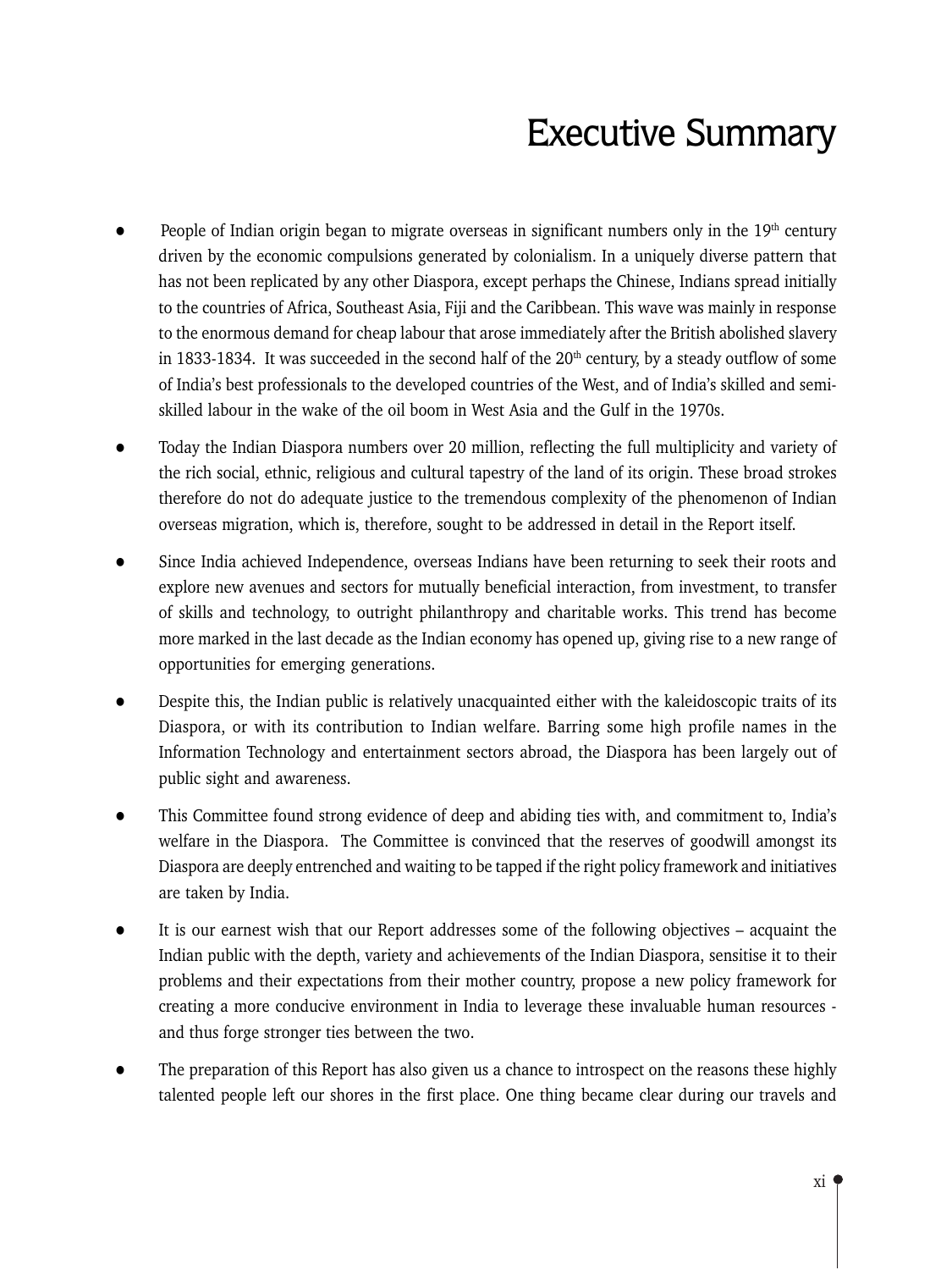investigations – the majority had left because of economic reasons or in search of better employment prospects and not because of political, social or ethnic factors. They would also rather have stayed back in India if the opportunities for utilisation of their talent had been available in their motherland. Finally, their genuine efforts to make a 'payback' to their mother country, as they described it to the Committee, are still being stalled because of an unresponsive policy and implementation environment.

- This Committee therefore concluded that an overhaul of bureaucratic procedures and deep administrative and economic reforms are required to remove unnecessary obstacles standing in the way of optimal utilisation of these resources. Wherever appropriate this Committee has interwoven these imperatives into the structure of the recommendations it has made.
- The structure of our Report is as follows:
	- 1. We first undertook a geographical survey of the Diaspora, tracing individual histories and timelines, identifying its main characteristics and listing its demands and expectations from India.
	- $2.$ Next, we undertook a sectoral survey of the main areas where the Diaspora has either sought or has potential to make a contribution, identified mutually beneficial objectives and outlined the nature of the policy changes that are required to realise these.
	- 3. The final section contains our major conclusions and recommendations.

# **Regional and Country Profiles**

The current area-wise profiles of the Indian Diaspora, depend on the historical circumstances of emigration to a particular destination as well as the prevailing political, cultural, economic and social norms in the receiving country. The expectations that they have from their mother country also vary according to their position and status in the host country.

# Neighbours: The Maldives, Afghanistan and Central Asia

- There are an estimated 9,000 NRIs in the Maldives, out of the island population of 269,000, according to the Census taken in 2000. The Indian Diaspora in the Maldives comprises of doctors, teachers, engineers, accountants, managers and other highly qualified professionals, several of whom are employed in projects funded and assisted by India. Indian skilled and unskilled personnel have also sought employment in the booming economy. There is only one Maldivian citizen of Indian origin in this country.
- Migration to Afghanistan has taken place over the last several centuries, mainly from undivided Punjab. The emigrants were mostly retailers and traders. After the Mujahideen takeover in Afghanistan in 1992, large-scale emigration from Afghanistan to neighbouring countries, mainly to India, has taken place, reducing the size of the community from an estimated 45,000 in 1990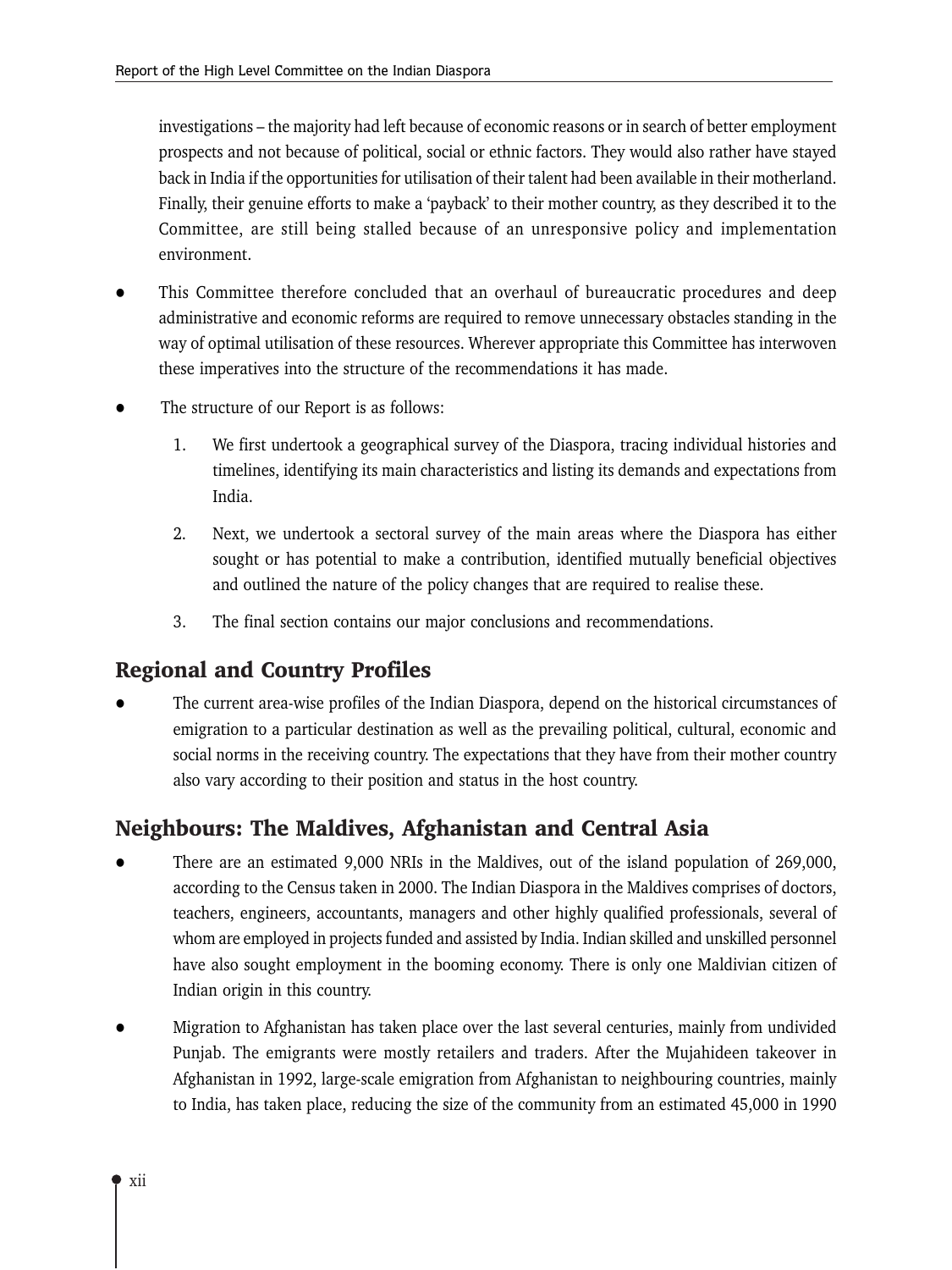to 1000 in 1996. During the Taliban regime, there were widespread reports of harsh discrimination against minorities. Afghan Hindus and Sikhs have continued to flee Afghanistan to the neighbouring territory of Pakistan, with a view to eventually reach India. Our High Commission in Islamabad is in charge of processing their visa applications. Government of India has extended assistance to Afghan refugees in India.

The Indian community numbers 2732 out of a population of 55.5 million in Central Asia (Kazakhstan, Uzbekistan, Turkmenistan, Tajikistan and Kyrgyzstan). It consists mainly of NRI students, entrepreneurs, traders, managers, representatives/employees of Indian or of multinational corporations, banks and hotels, and workers. The Indian Community is well regarded, having a higher per capita income than the national averages and having adapted itself to local conditions. In Kazakhstan the success of Ispat International in turning a Soviet-era steel plant around, has positively impacted the image of the Indian community. Besides Ispat Karmet, which is an NRI company, the following Indian companies have representation in Kazakhstan -Ajant Pharma, Dr. Reddy's labs, Ranbaxy, Core, Lupin, IPCA, and USV. The Indian Cultural Centre in Almaty is active in propagating Indian culture. There are many NRIs employed by Indian companies and multinationals in Uzbekistan also. The Committee felt that the Indian community in Central Asia is bound to increase in view of the close economic and bilateral relations between the Central Asian countries and India, and it would be necessary to bring the region within the Committee's ambit of implementation of measures to promote linkages between India and its Diaspora.

# **The Gulf Region**

- The economic boom combined with acute labour shortages has created a huge and continuing demand since the 1970s for short-term immigrant labour in the countries of the Gulf and West Asia/ North Africa. Estimated at more than 3 million, with more than half from Kerala, 70% of the Indian population in the region consists of semi-skilled and unskilled workers, 20-30% consists of Indian professionals and white-collar workers (doctors, engineers, architects, chartered accountants and bankers), and a small fraction is composed of domestic help. Remittances to India from the Gulf, long recognised as a significant contribution to India's balance of payments, are mostly made by Indian workers in the first category. Following Operation Desert Storm the number of Indians in Iraq has been reduced to a handful. The Indian community in Libya has also declined, mainly due to an economic slowdown, from almost 40,000 in the mid-1980s to about 12,000.
- Most of the countries in the region do not permit their Indian workers to obtain local citizenship regardless of their employment category. The high turnover has ensured that the Indian population in the Gulf has retained active familial and economic links with India. The establishment of Indian schools in several Gulf countries to give their children quality education at par with Indian standards is another distinctive feature of the Diaspora in this region.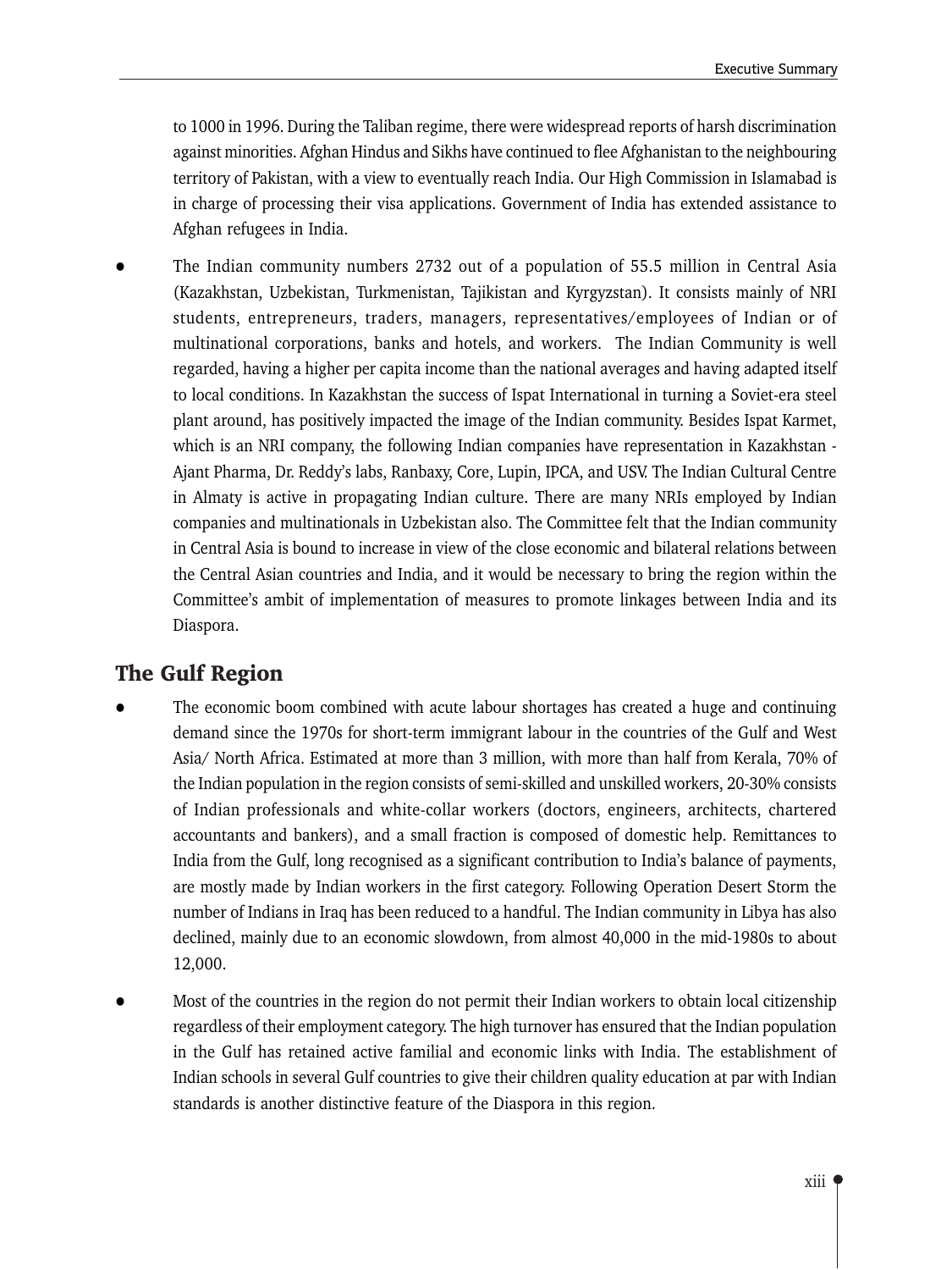- The conditions of employment and emoluments vary greatly between the various categories of employees. While professionals are allowed to bring their families with them (even here there are many restrictions), labourers are not. The latter category is prone to exploitation both in the Gulf countries and at home. In the former, their problems range from recruiting agents, the poor barrack-like accommodation allotted, long working hours beyond the legal 8-hour workday, deduction of various fees from their salaries, withholding of salaries and return passages and poor or nonexistent medical facilities - to the apparently mandatory retention of passports by their employers on arrival in all the Gulf countries. This leaves them at the mercy of their employers, reinforced by laws requiring local official sanction for a change of job, or for an exit permit to return to India. Some become dupes of drug smugglers, leading to their execution under local laws. Cases of Indian women recruited as housemaids, being ill-treated have been reported. On their return to India, illiterate workers are often harassed and exploited by the customs authorities at Indian airports. White-collar workers naturally have a different set of requirements, centring on higher education for their children in India and investment incentives.
- The Indian population in the Gulf is an important contributor to India's economy. Their welfare should also be a priority for us. During the Committee's visit to the Gulf countries, representatives of the overseas Indian labourers had brought to its attention the following expectations from Government of India to safeguard their interests -
	- 1. Institution of effective measures by the Ministry of Labour to prevent malpractices by recruiting agents in India;
	- Negotiation of a 'Standard Labour Export Agreement' with all the Gulf countries prescribing  $2.$ such things as a minimum wage, free housing, medical care, limits on daily working hours, overtime allowance rates, return air tickets and compensation for on- the-job death or injury;
	- 3. Setting up of agencies by the State governments to advise prospective Indian workers about their rights and obligations;
	- 4. Revival of the earlier practice of requiring our Missions in the Gulf countries to verify the genuineness of overseas job offers and the reliability of the parties offering them;
	- 5. Support in eliminating the practice of employers taking in their charge the passports of their employees immediately on their arrival;
	- 6. Frequent visits by the consular officers in our Missions in the Gulf countries to the labour camps;
	- 7. Holding of regular consultations by the welfare/consular officers dealing with the community in our Missions with their counterparts, in the respective Labour Ministry of the host country;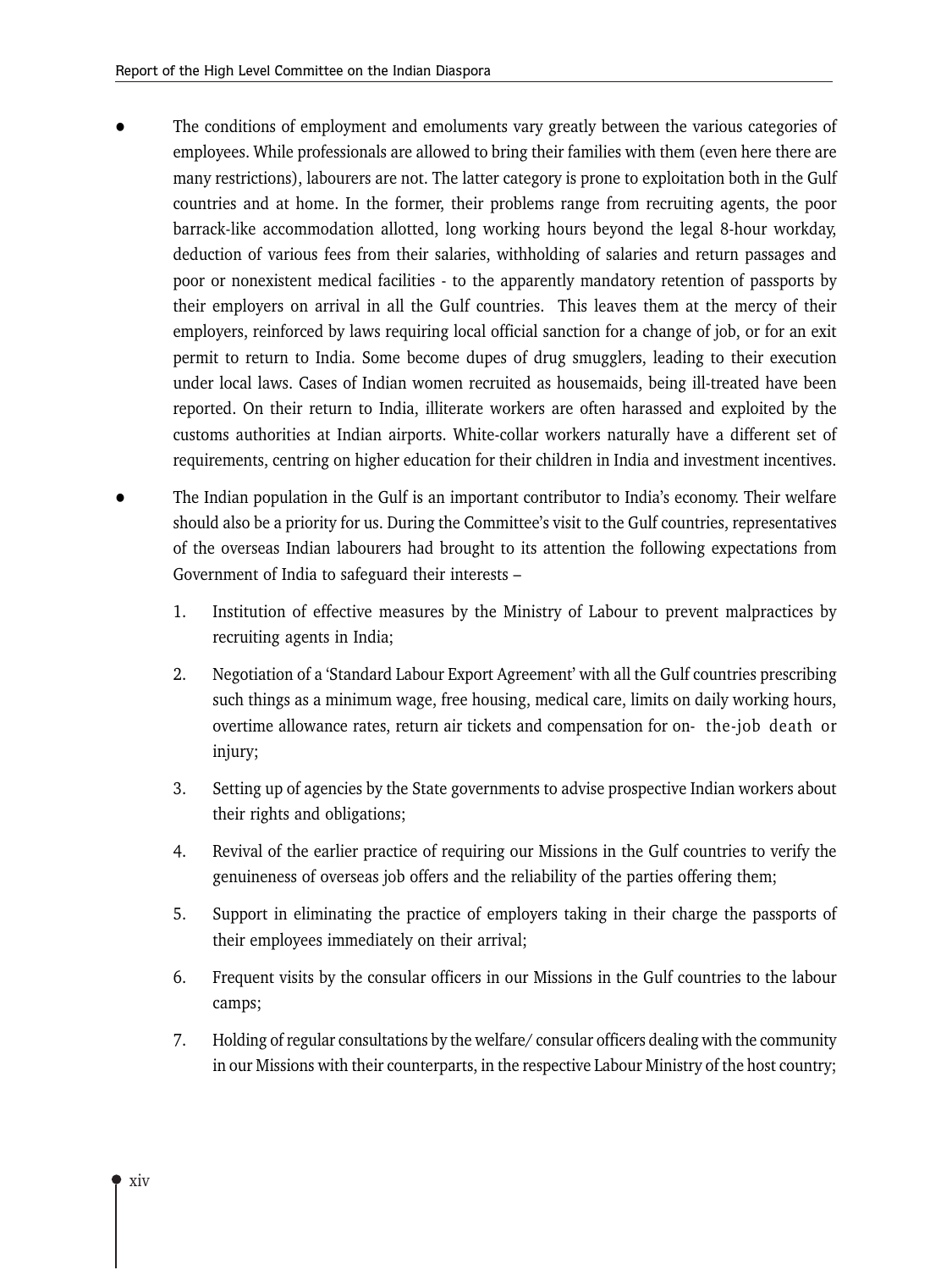- 8. Assistance for resettlement through training and/or alternative employment; assistance in obtaining the return fare to India from the employers; and
- 9. An end to the harassment of Gulf returnees by the Customs and Immigration authorities at their port of entry into India.
- During its survey of the other Diasporas, the Committee noted that the Protector of Emigrants in the Ministry of Labour was charged with the functions of protecting the interests of India's overseas blue-collar workers. During its examination of State-level initiatives, the Committee noted that Kerala had taken commendable initiatives to safeguard the interests of its overseas blue-collar workers. In addition the Conference of Welfare Officers of Indian Missions/ Posts in the Gulf countries held in New Delhi in October 2001, had come up with useful recommendations including supervision of contracts and improvement of recruitment procedures; expansion of the provision for setting up welfare funds by our Missions abroad as well as for provision of legal assistance; arrangements for accident insurance cover; provision of a death allowance and assistance for skills upgradation to ensure better remuneration of Indian workers abroad. The Committee noted that several additional measures were being considered by the Government of India, including the establishment of a Central Manpower Export Promotion Council; an Overseas Workers Welfare Fund to help stranded and disabled workers, and special insurance for Indian workers abroad through the New India Assurance Company to cover premature repatriation due to harassment, unemployment benefits, rehabilitation packages and medical benefits.
- The Committee was of the view that these measures should be implemented at the earliest possible. In brief these were – setting up of a welfare fund for repatriated workers and workers in distress; negotiation of a Standard Labour Export Agreement with the host countries; tightening supervision of both the employment contracts and conditions of our overseas workers by our Missions; launching the insurance schemes expeditiously; establishing mechanisms for the provision of legal assistance locally, and instituting training programmes for human resource development and skills upgradation.
- The Committee recommended that the Member-Secretary of the proposed central organisation, who will deal with these matters, should elaborate further on legislative and administrative measures to be taken to ensure that these concerns are fully and satisfactorily addressed. This would be in addition to his/ her functions as the central nodal point in addressing the specific problems related to overseas blue-collar workers and liaising with the concerned Government departments at the Central and State level, our Missions abroad and the workers themselves.
- This would go a long way in giving due recognition to the contributions of the overseas workers to the national economy.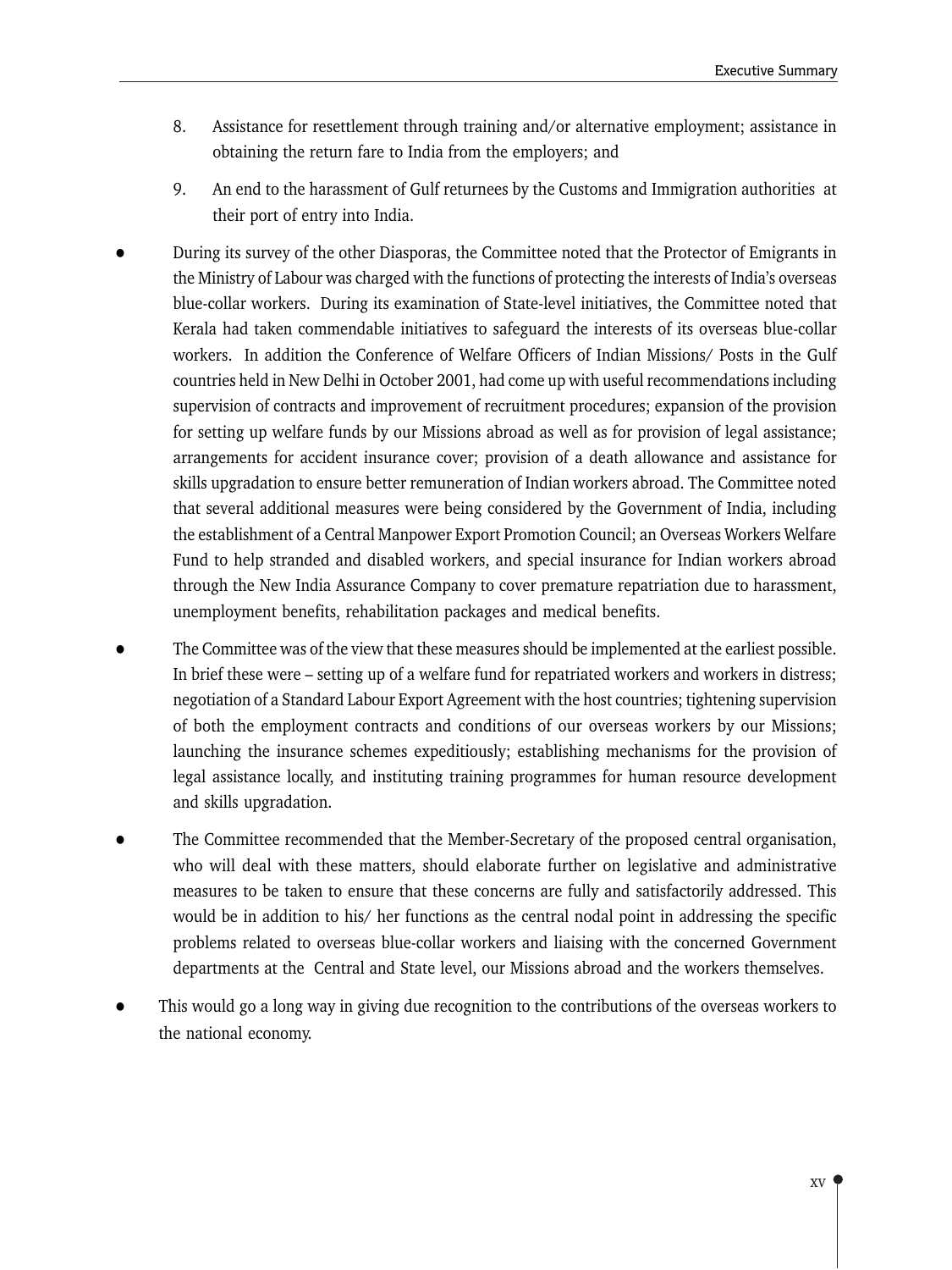### Africa: Mauritius and Reunion Island

Substantive Indian migration to Mauritius and Reunion began after the abolition of slavery. While PIOs at over 220,000, constitute around 30% of Reunion's population, Mauritius is the only country where PIOs at over 700,000 constitute a majority -almost 70% of the population, which has enabled them to achieve political pre-eminence. After 1920, PIOs in Reunion were granted French citizenship and full civic and political rights and thus the Indian community there also occupies a prominent position in civic and political life. Both communities coexist harmoniously with other ethnic groups. Mauritius' current importance to India stems from its geographical proximity and strategic location. Mauritius ranks amongst our largest foreign investors following the conclusion of a Bilateral Agreement on the Avoidance of Double Taxation that has enabled foreign investors to establish offshore companies on the island. Mauritians of Indian origin, who originated primarily from the Bhojpur district of Bihar, harbour a commitment to maintain their linguistic and cultural heritage. The Indian community in both islands is active in promoting Indian culture and Indian festivals. It is important for India to maintain the excellent relations it enjoys with Mauritius and take further steps to cement its ties with Mauritians of Indian origin as also with PIOs in Reunion.

# **South Africa**

The Indian Diaspora in South Africa numbers around a million. Indians started arriving in South Africa in 1653, when Dutch merchants sold Indians as slaves in the then Dutch Cape Colony. The pattern of emigration in the 19<sup>th</sup> century was similar to that in other parts of Africa and indeed the world, following the banning of slavery throughout the British Empire in 1833-1834. The indentured labourers on the plantations were mainly from Bihar, Eastern UP, Tamil Nadu and Andhra Pradesh, to be followed later by Gujarati traders who went as 'free passengers'. Indian labour was also deployed in the railways, dockyards, coal-mines and municipal services and as domestic help. The conditions under which they worked were akin to slavery but their hard labour transformed the economy. As a section of the Indian community attained increasing prosperity and became the principal rivals of the whites in trade and commerce, the colonial administration enacted discriminatory laws to curtail their progress and inflict petty humiliations on them. Mohandas Karamchand Gandhi's arrival in 1893 heralded the beginning of a long struggle for equality and dignity by the Indian community and led to the establishment of the Natal Indian Congress (NIC) in 1894, and the forerunner of the Transvaal Indian Congress (TIC). A mass movement of labourers, traders and industrial workers followed him in his fight against racial discrimination. Gandhiji's legacy of struggle against injustice and racial discrimination inspired succeeding generations in South Africa. Second generation members of the Natal and Transvaal Indian Congresses (NIC & TIC) launched a prolonged multiracial joint struggle of all the oppressed people of South Africa, culminating in the 'Three Doctors Pact' in 1947 between the Presidents of the ANC, the TIC and the NIC, courting brutal reprisals by the authorities.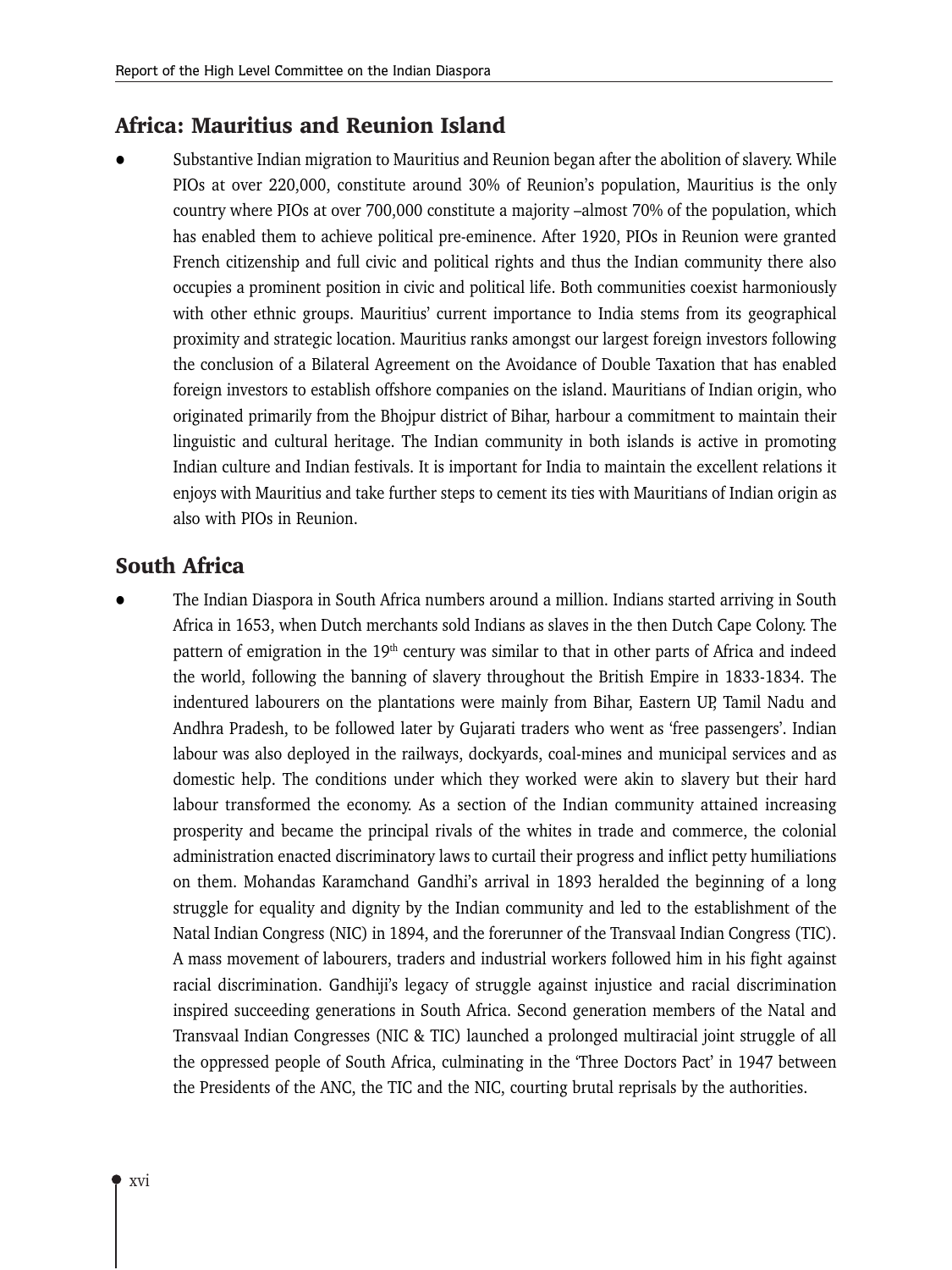Later, the apartheid regime switched to other tactics and crafted a policy of differential treatment of the three racial groups. Under the new policy, more opportunities for economic prosperity opened up for the Indian community and the gulf between it and the indigenous African community widened. Some members of the Indian community were co-opted by the system following the establishment in the 1980s of the Tricameral Parliament with separate chambers for Whites, Coloureds and Indians. Though the NIC and the TIC were completely opposed to such collaboration, and vigorously participated in the anti-apartheid struggle as part of the UDF (United Democratic Front) there was increasing alienation between the Indian and African communities. The long history of Indian philanthropy, both by individuals and by Indian organisations, in South Africa, was forgotten. It is generally believed that most of the PIOs voted for white dominated parties in the first non-racial elections in 1994 and also in the next general elections of 1999. Indian South Africans are once more faced with a difficult situation. The challenge is to remove the misperceptions about the community and join the mainstream in nation-building.

### **Other Countries of Africa**

- Limited Indian emigration to other parts of Africa, took place mainly after the conclusion of agreements between the British Government and the metropolitan countries for recruiting Indian indentured labour. Barring East and South Africa, Mozambique, Madagascar, Mauritius and Reunion, the Indian presence in countries like Angola, Senegal, Ghana, Gambia, Namibia, Djibouti, Ethiopia, Eritrea, Sudan etc. is comparatively limited or negligible.
- Indian emigration to what was once the East African Community (Kenya, Uganda and Tanzania), as well as the then Northern and Southern Rhodesia (Zambia/ Zimbabwe) was necessitated in the 19<sup>th</sup> century by the British colonial empire's extension to Africa. From the 1970s-80s onwards, Indian professionals also began heading towards the more prosperous countries like Botswana and Nigeria. Indian labour was recruited originally to lay railway lines to facilitate economic exploitation of the vast resources of the interior, during the course of which several thousands of them died. A large number of 'free' emigrants - Gujarati Hindus and Muslims - followed. Over the years the Indian community attained relative prosperity and became politically active in their quest for equality, first in Kenya, and then in Uganda and Tanganyika. In 1914 the East African Indian National Congress was established in Mombasa with branches in the other two countries. It encouraged joint action with the indigenous African community against the colonial powers. Formation of trade unions and establishment of their own press critical of the inequality meted out to non-whites soon attracted the ire of the British authorities, which made vigorous and unfortunately partially successful attempts to create dissension between the two non-white communities. Following independence in the early 1960s, the Indian community in the region faced a fresh round of hardship as the new African governments launched Africanisation or affirmative action programmes. Several Kenyan Indians opted for British or Indian citizenship, while in 1972 President Idi Amin expelled all Ugandan citizens of Asian origin. From a total of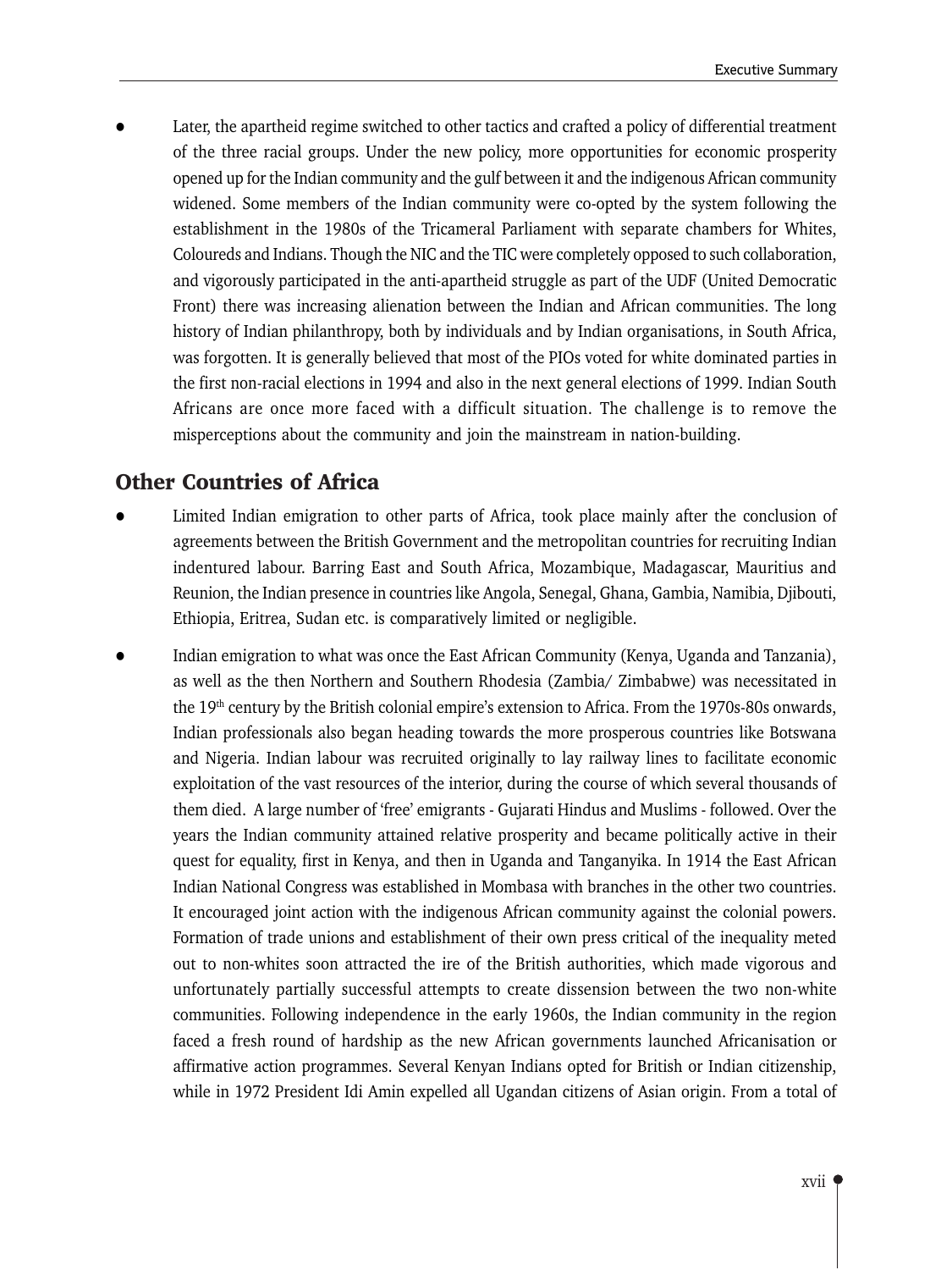360,000 in the early 1960s, the Indian Diaspora in East Africa today numbers 200,000 only  $$ with 100,000 in Kenya, around 90,000 in Tanganyika, and 7,500 in Uganda.

The position of Indians in both Zambia and Zimbabwe, which adopted a more moderate policy following their independence towards the Indian community, is relatively better. In Madagascar, its economic position has started to improve in the last few decades. The Indian connection with Mozambique, which dates back to at least the late  $15<sup>th</sup>$  century, was reinforced by emigration from Goa under Portuguese rule. Indian nationals were however subjected to considerable persecution following the Government of India's liberation of Goa, Daman and Diu from Portuguese rule in 1961, which came to an end only after the fall of the Portuguese dictatorship.

### **Israel**

There are 45,000 PIOs out of a population of 6.3 million. After living in India for over a thousand years, around 30,000 Indian Jews have migrated to Israel since the 1940's. Many of the migrants from India had to struggle in the small "development towns" and agricultural settlements on arrival. Today, Israelis of Indian origin have reached a respectable socio-economic level. Though the younger generation born in Israel are losing their Indian identity there is considerable interest in maintaining cultural links with India as they are aware that their ancestors never faced discrimination in India, unlike Jewish communities in other parts of the world.

### The United Kingdom

While the 19<sup>th</sup> century witnessed a significant migration of Indians - mostly as indentured labour - to British, French, Dutch and Portuguese colonies - Indian emigration to the United Kingdom and West Europe is largely a phenomenon of the  $20<sup>th</sup>$  Century, during which a significant proportion of these Indian communities migrated to the metropolitan centres around the time that the former colonies achieved independence. Thus, Surinamese Indians emigrated to the Netherlands; Indians from Madagascar, Mauritius and Indo-China went to France; and from Mozambique and Angola they went to Portugal. By far the largest numbers however headed towards the United Kingdom from East Africa and India. Today two-thirds of the Indian community in the 15-member European Union (EU), the largest economic entity in the world, is in the UK. Within Britain, PIOs constitute the single largest ethnic minority. From humble origins in the industrial and retail sectors, the Indian community has risen to become one of the highest earning and best-educated groups in the UK. Indians have achieved eminence in business, information technology, the health sector, the media and entertainment industries. There are several eminent British industrialists of Indian origin, including Lakshmi Mittal, the Hinduja brothers and Swaraj Paul. The Indian community in Britain has made its presence felt in the political arena as well. It has 4 elected Members of Parliament and 11 members in the House of Lords, with Lord Dholakia taking over as the Chairman of the Liberal Democrat Party, the first time an Indian has occupied the top post in a mainstream political party. A number of persons from the Indian community occupy important positions in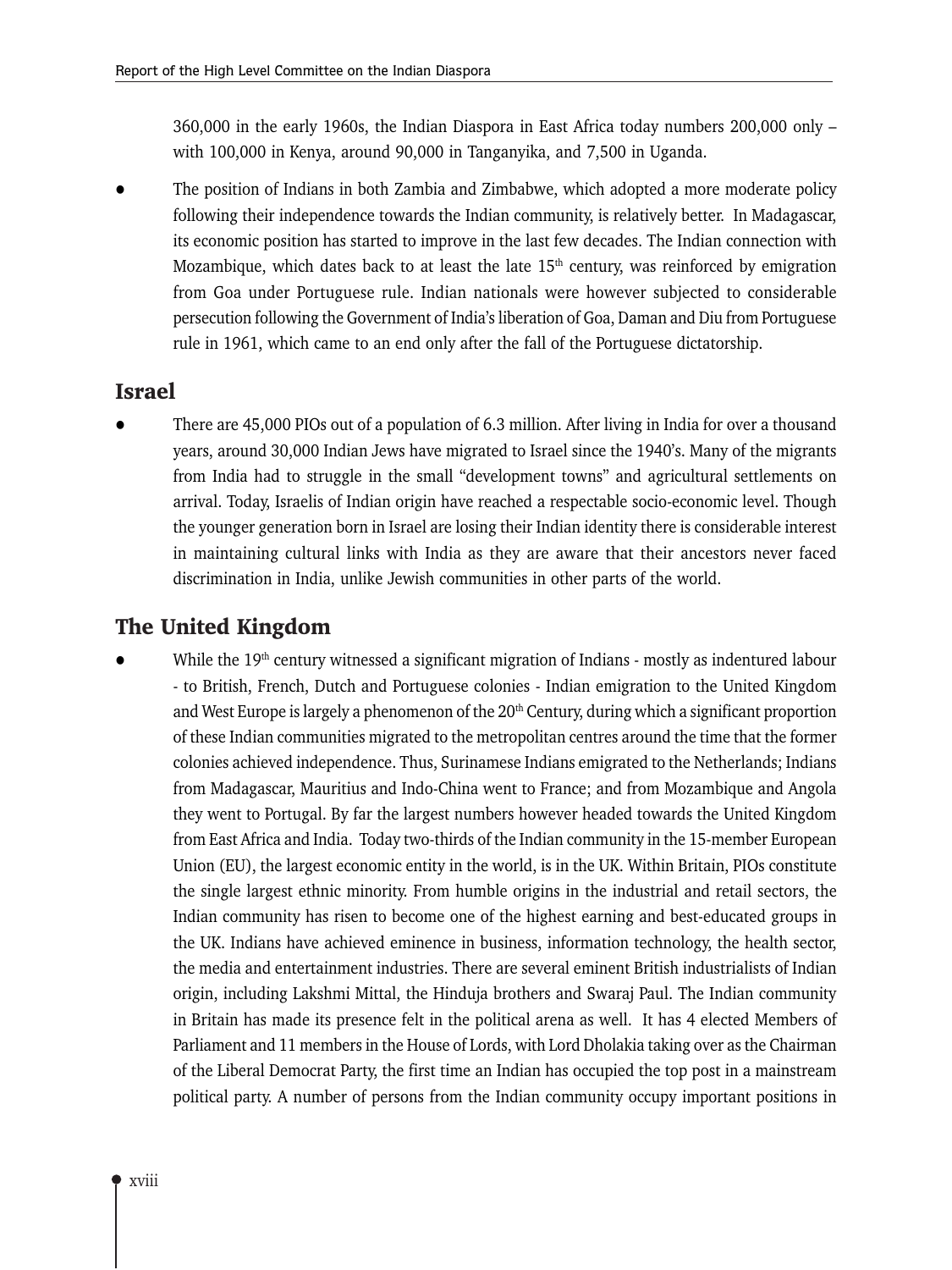the mainstream British media, including the BBC, The Daily Telegraph, The Financial Times, etc. The contribution of PIOs in media, literature and cinema is increasingly recognised in mainstream British society. The Indian community runs a number of ethnic TV channels, radio stations, newspapers and magazines.

- The Indian community has formed a number of social, cultural and political organisations. Almost all wealthy PIOs have individual trusts or charities for projects pertaining to health, education or other infrastructure in their home states and villages in India. In times of national crises, natural calamities in India, the community organisations raise generous contributions for relief and rehabilitation of the victims.
- Today the Indian community in the UK occupies a unique position, enriching British culture, society and politics and contributing to making the UK a genuinely multi-cultural society. Indians are considered a disciplined and model community with the lowest crime rates among all emigrant groups, in marked contrast to the Pakistani community. Besides the awareness of the success of the Indian Diaspora in other parts of the world, the PIOs' success in the political and economic fields in the UK, their high and commendable levels of educational attainment, and their distinct profile as compared to other less successful and less industrious ethnic communities have guaranteed that old stereotypes about India have faded to be replaced by a new image of India as a dynamic nation. The PIOs have strong affinity and links with India and community leaders have displayed considerable interest in promoting bilateral relations and investment and supporting philanthropic projects in India. They have lent significant support to efforts to form pro-India lobby groups in the three major political parties. Two out of the three major political parties in Britain - the Labour party and the Liberal Democrat Party - have now formed Friends of India parliamentary groups. The Indian community is a strong asset and India would need to create new opportunities, structures and avenues to keep it actively engaged with the country of its origin.

### **Europe**

Indian emigration to Europe has been limited because of strict immigration policies. Some West European countries relaxed their immigration laws for Asians in view of the labour shortages created by the economic boom in the 50s and 60s. Following a surge in immigration from India and other Asian countries however, restrictions were re-imposed. Recently the desire in the European Union (EU) to overtake the United States as the most competitive and knowledge based economy in the world has opened up new opportunities for India's skilled human resources and especially its IT experts. Demographic factors, i.e., the aging population of West Europe, have also increased their dependence on young workers from developing countries. Computer experts and other professionals such as engineers, nurses, business managers, teachers, scientists etc, are therefore permitted to immigrate in restricted numbers. There has been a growing interest in EU member States in attracting Indian IT experts, who have already made a mark in the US.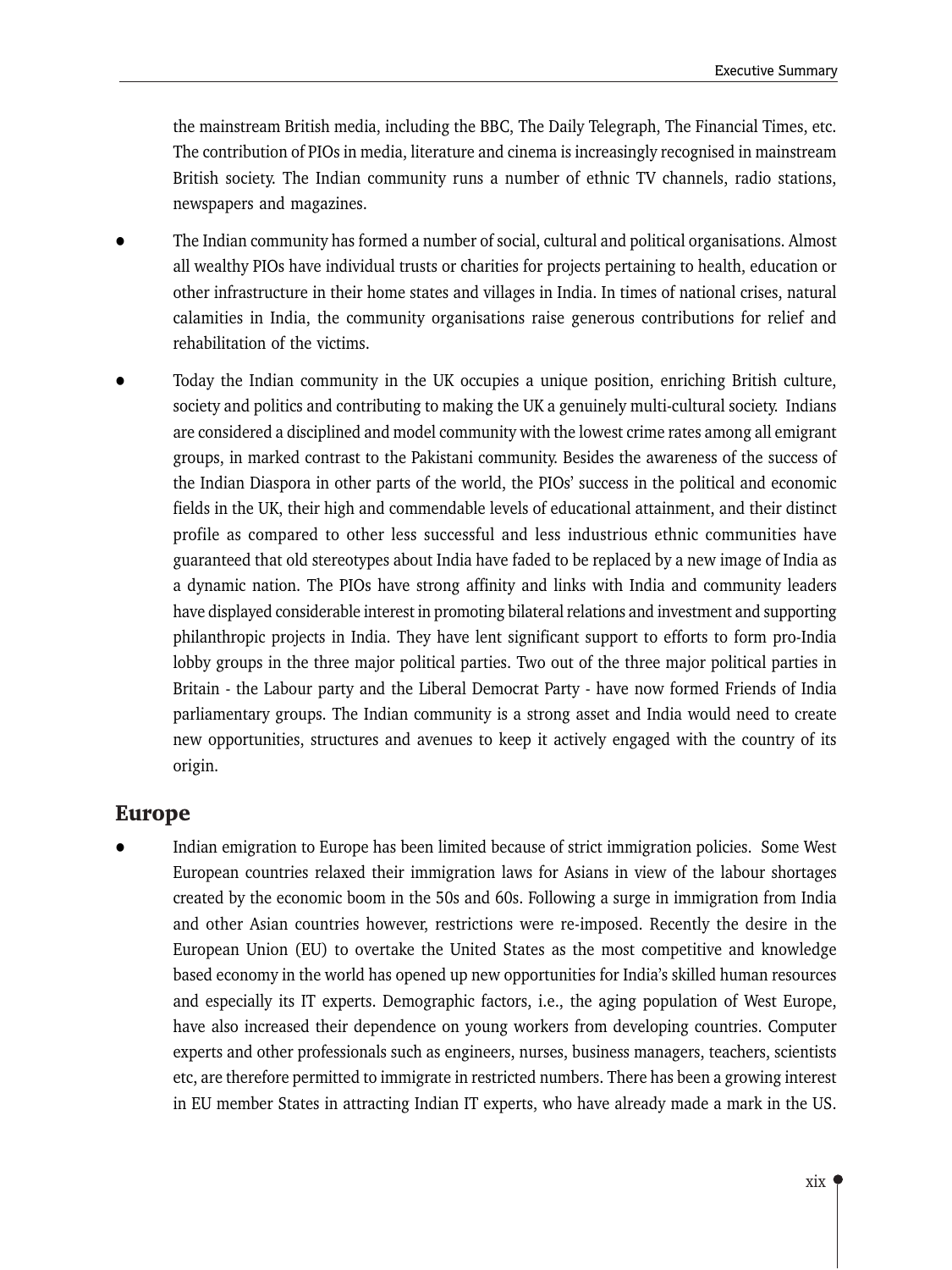The profile of the Indian Diaspora in West Europe/ the EU is thus likely to change in coming years owing to upward mobility among the existing Indian communities and continued immigration of highly qualified Indian professionals.

The size of the Indian community in the countries of East/Central Europe is very limited, comprising mainly of students, businessmen and professionals. Since 1990, however, the number of Indian students in the higher educational institutions of these countries has declined.

### **North America: The United States**

- At 1.7 million and 0.6% of the total US population of 280 million, the Indian community enjoys the distinction of being one of the highest earning, best educated and fastest growing ethnic groups, and that too in the most powerful country in the world. Their high levels of literacy, economic success, knowledge of English and experience with democracy in their home country has eased their transition in the land of their adoption. Indian Americans are found in the following high profile occupations and sectors - medicine, engineering, law, information technology, international finance, management, higher education, mainstream and ethnic journalism, writing, films and music. They also work in real estate, retailing and agriculture and as taxi operators, factory workers and newsstand workers. The Indo-American community in the US reflects the diversity of India. Remarkably, first generation Indian Americans have been able to transmit some of their attachment to their culture and traditions to the second generation. The heightened awareness in the mainstream communities of the uniqueness of Indian culture has reinforced the community's pride in it.
- A section of financially powerful and politically well-connected Indo-Americans has emerged during the last decade. They have effectively mobilised on issues ranging from the nuclear tests in 1998 to Kargil, played a crucial role in generating a favourable climate of opinion in Congress and defeating anti-India legislation there, and lobbied effectively on other issues of concern to the Indian community. They have also demonstrated willingness to contribute financially to Indian causes, such as relief for the Orissa cyclone and the Latur and Gujarat earthquakes, higher technical education and innumerable charitable causes. They would also be keen to invest if the issue of corruption and related procedural obstacles are sorted out. Indian Americans also have umbilical ties to the Indian Information Technology sector. Several Indian IT graduates have emerged as important entrepreneurs in Silicon Valley. Overnight Indians have risen to the top in one of the fastest paced sectors in the US, whose contribution to increased American productivity fuelled the 90s US economic miracle. This fact did not go unnoticed in the US and other developed countries, where the doors to hi-tech Indian immigration have since opened. The success and achievements of Indian Americans have also attracted the attention of major multinationals to India's potential in the IT sector. Thus India is today one of the few, if not the only, developing country which has attracted investment not in one, but *scores* of R & D centres wholly funded and established by reputed MNCs like GE, CISCO, Sun Microsystems, Microsoft, IBM, Hughes Software,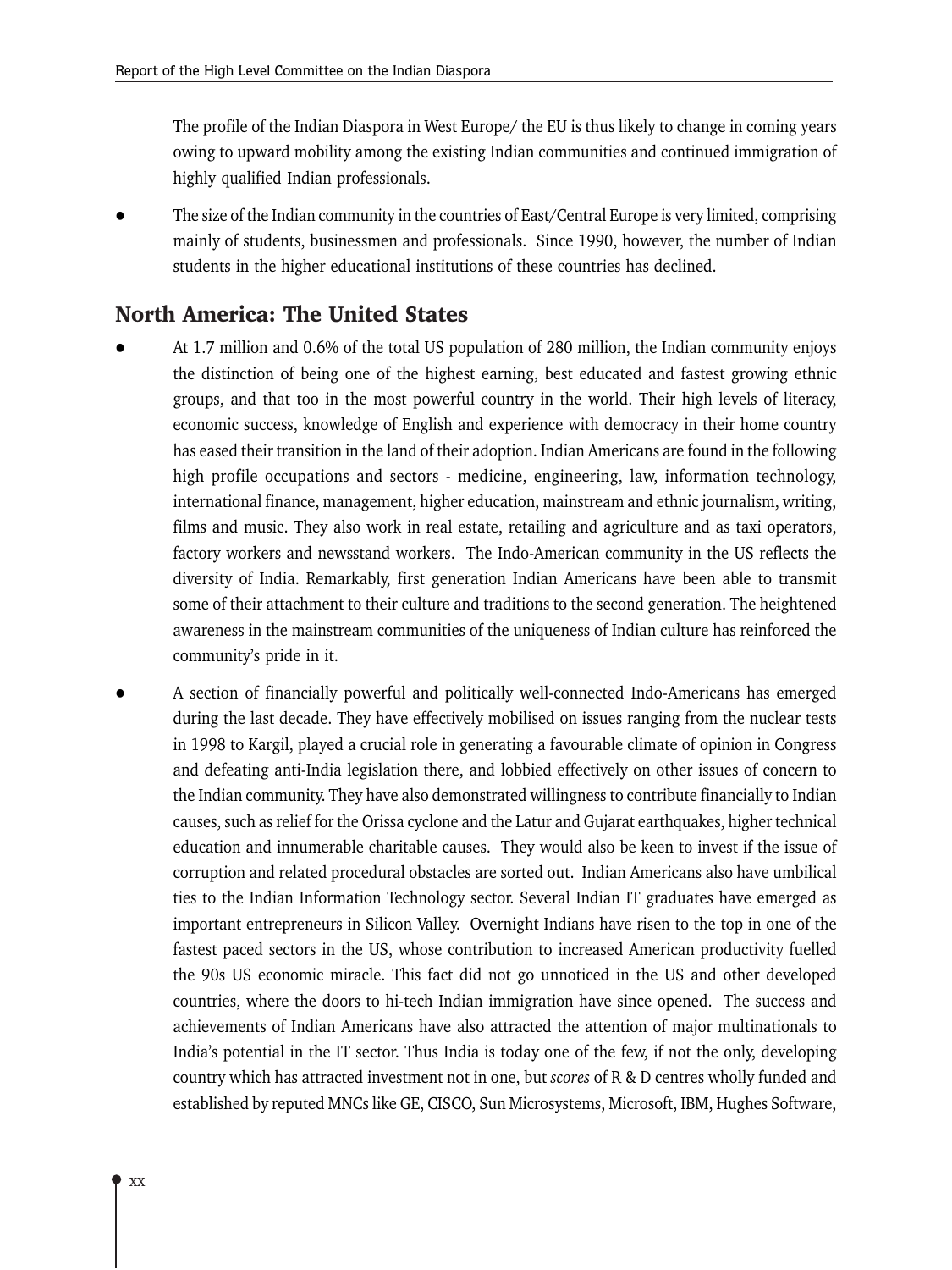Intel, Oracle, Lucent Technologies, Microsoft Sun Microsystems and Texas Instruments, to name a few.

For the first time, India has a constituency in the US with real influence and status. The Indian community in the United States constitutes an invaluable asset in strengthening India's relationship with the world's only superpower. Their receptiveness to Indian concerns will depend greatly on the quality of their interaction with the country of their origin and the sensitivity to their concerns displayed in India. It is essential for India to create the necessary structures to facilitate this interaction.

### Canada

At 2.8% of a population of 30 million, Indo-Canadians have also come to be highly regarded in the fields of medicine, academia, management and engineering. They have made noteworthy achievements in public life, with a Canadian of Indian origin - Ujjal Dosanjh - being elected as Premier of British Columbia. The average annual income of immigrants from India is nearly 20% higher than the national average, and they are also in general better educated. Indo-Canadians are organised on the basis of linguistic, regional, religious and other characteristics. The growing political prominence of Indo-Canadians is reflected in the increasing attention devoted to their concerns by Canadian politicians. The community wants India to be strong and play a role in the world commensurate with its importance. Its leaders keep abreast of Indian developments and maintain close personal ties with politicians in India.

# The Caribbean: Trinidad and Tobago, Guyana, Suriname, **Central and South America**

The Indian Diaspora in the Caribbean and Latin American countries numbers over 1.1 million, the former accounting for around 1 million. The main island countries of settlement in the Caribbean were the former British colonies of Trinidad & Tobago, Guyana and the Dutch colony of Suriname, where today they constitute over 40%, 51% and 35% of the total populations respectively. France also recruited or smuggled Indian labour to the French West Indies in the colonial period. The few PIOs in the rest of Central and Latin America have acculturated and inter-married, retaining only symbolic attachments to their Indian origin. Most of the migrants in the Caribbean however have retained significant elements of their cultural heritage, having resisted attempts at conversion to Christianity at considerable economic and social cost to themselves. Originally inducted as indentured labourers, after more than a century of hard toil and struggle in a hostile and discriminatory environment, they have attained both economic status and political eminence. However their social exclusivity and aloofness has set them apart from the indigenous populations, except in Jamaica where inter-racial marriages have taken place. They have built a large number of temples and mosques and set up their own cultural and religious associations. A large number of Surinamese Indians and other PIOs in the Caribbean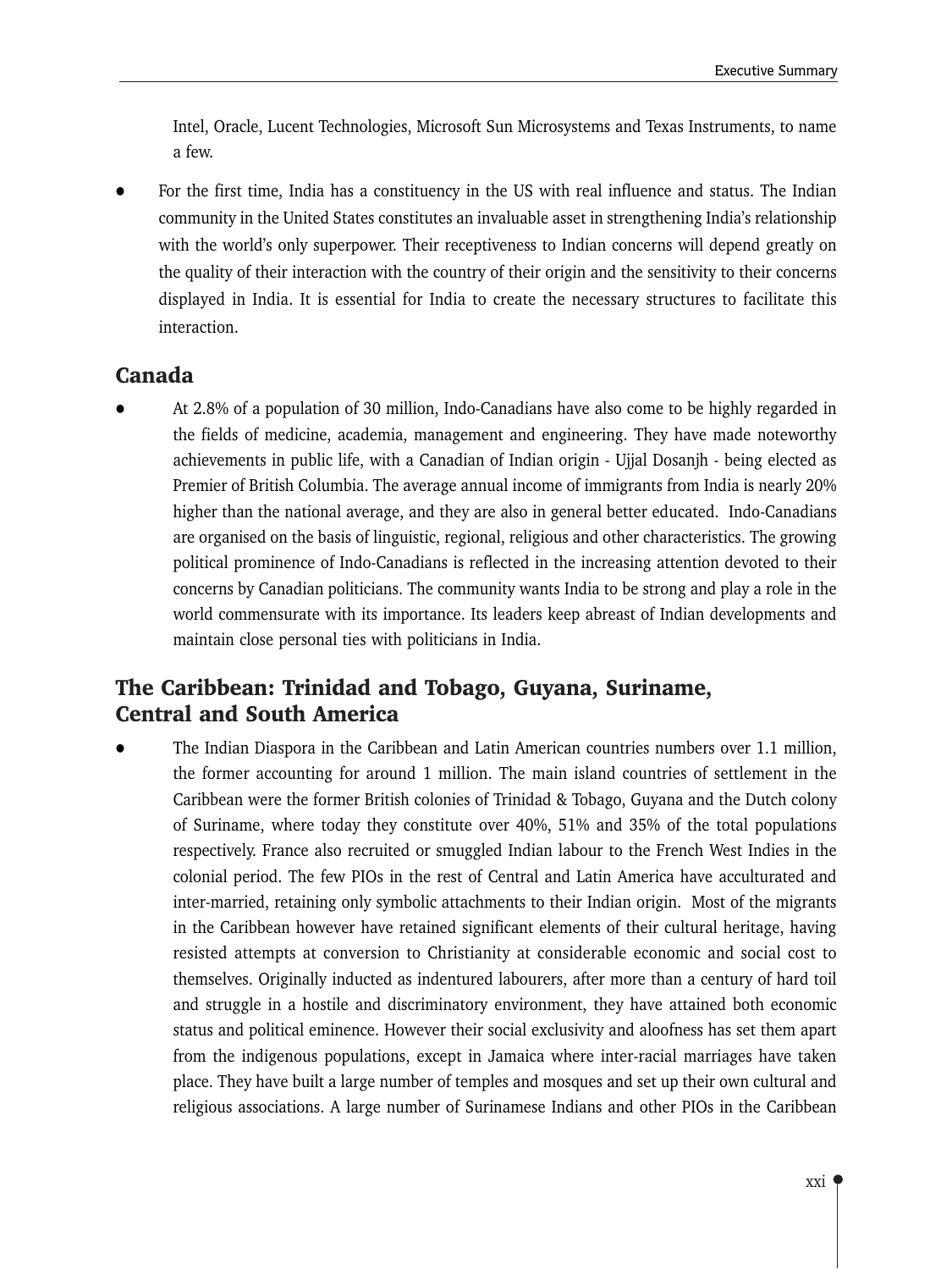have emigrated to Canada, the US and the Netherlands where they have better opportunities. Basdeo Panday, currently Prime Minister for a second term in Trinidad & Tobago, Cheddi Jagan, the first Indo-Guyanese President, Bharrat Jagdeo who succeeded him, and J. Lachmon in Suriname are some of the prominent political personalities in the region. Other distinguished personalities are Sir V. S. Naipaul and Sridath Ramphal.

# **Southeast Asia**

- The most unique feature of India's cultural interaction with Southeast Asia, which precedes the dawn of the Christian era, is that it has been entirely peaceful. Its imprint is visible even today in the language and literature, religion and philosophy, art and architecture, of the whole of Indo-China, Myanmar and South-East Asia. Large scale Indian emigration however took place only in the 19<sup>th</sup> and 20<sup>th</sup> centuries as a result of colonialism through the indenture or Kangani system, and also by 'free' emigration of traders, clerks, bureaucrats and professionals. Thousands of Indians were mobilised to fight in the Indian National Army (INA) in Malaya and to contribute to the cause of Indian independence.
- After Independence Indians continued to migrate to Thailand, Malaysia, Singapore, Brunei and Indonesia in search of employment, with the pace picking up from the 1970s onwards. The Indian community numbers 7600 in Brunei, 55,000 in Indonesia, 1.67 million in Malaysia, possibly 2.9 million in Myanmar, 38,500 in the Philippines, 307,000 in Singapore, 85,000 in Thailand and a very small number in Cambodia, Laos and Vietnam. While the opportunities in these booming economies were diverse and ranged from blue collar jobs in the construction and hospitality industries to employment with Indian companies, international (mainly UN) organisations, multinationals, banks, consultancy and financial institutions and recently the Information Technology sector, those in the countries of Indo-China and Myanmar declined because of the strife in the region, while the economic instability has had an impact on their presence in Indonesia. The Indian community consists mainly of expatriates in the countries of Indo-China. It is fairly impoverished in Myanmar, the more prosperous elements having left following the waves of nationalisation and other measures which hurt their livelihood. In Malaysia they have not yet overcome the legacy of plantation times while in Singapore they are represented at the highest levels of the civil services, judiciary, business and politics. A common feature however is that though the community has on the whole integrated well with the local population, it is culturally very active, has preserved its traditions and maintained its links with India.

# The Asia-Pacific Region

The Asia-Pacific region for the purposes of this report comprises Australia, Fiji, Hong Kong (SAR), the Republic of Korea, Japan, New Zealand, and Taiwan (Fiji has been treated separately). One common feature of this region is that the Indian community has mostly adapted itself well to local conditions and is regarded as a law abiding, educated and responsible community. The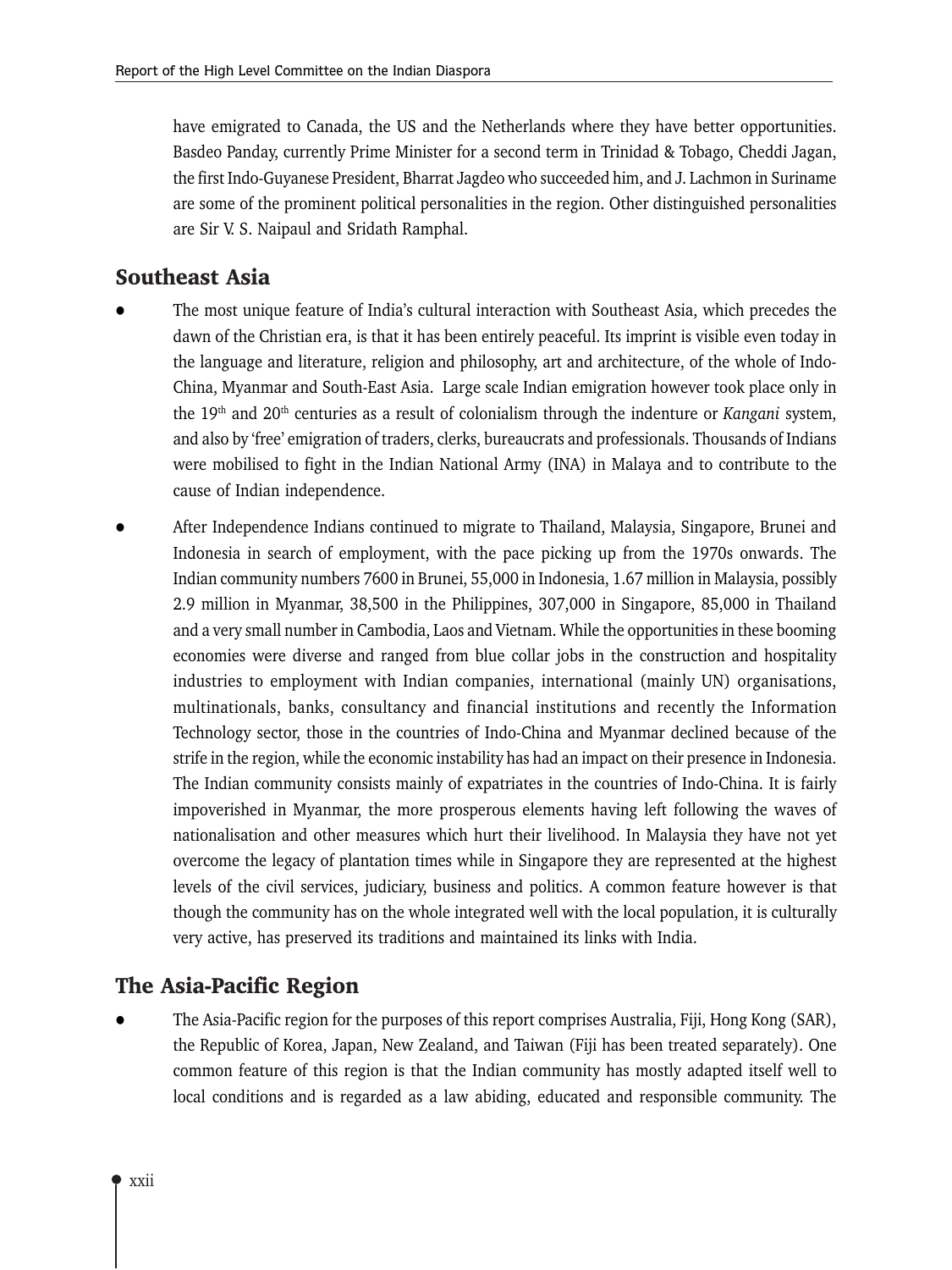Indian community (PIOs and NRIs) is present in significant numbers only in the first three entities, with 190,000 in Australia, 55,000 in New Zealand, and over 50,000 in Hong Kong. There are only 1000 PIOs in Japan, under 3000 in South Korea and barely 2000 in Taiwan. Substantial numbers of Indo-Fijians fled to Australia and New Zealand after the political instability unleashed in Fiji following the coup in 1987. PIOs also migrated from other regions including Africa. The relaxation of the restrictive immigration policy by Australian authorities in 1966 led to a rise in migration to Australia and a change in its nature. (From camel handlers and agricultural workers in the 19<sup>th</sup> century, PIOs comprised of Anglo-Indians in the  $20<sup>th</sup>$  century and increasingly professionals - computer and software experts, engineers, doctors, accountants - after the "White Australia Policy" came to an end). Of 30,000 Indian citizens, about 10,000 are students in Australian Universities. Other areas where PIOs are found are in the restaurant business, small and medium scale business, trading, and taxi driving. There are PIO/NRI associations of Indians in almost all the major cities of Australia. New Zealand also witnessed a rise in immigration after changes in its Immigration Act in 1958. Indian immigrants are found in the domestic retail trade and in the medical, hospitality, engineering and information technology sectors. The members of the Indian community continue to have strong links with India through family ties and frequent visits.

India's links with Hong Kong are over 150 years old. The Indian community comprises of diverse strata – ranging from wealthy businessmen who interact with the top levels of the Hong Kong government, to those in menial jobs. While concentrated in the enormous foreign trade sector, some Indians have set up manufacturing units in Shenzhen in China and increasingly, a large number of highly educated professionals are seeking employment in the banking, finance and Information Technology sectors. The links of the Indian community in Hong Kong with India are basically cultural and not adequately commercial. The status of Indians in the post handover period has been settled and fears about statelessness put to rest. Indians have contributed to the development of Hong Kong. The Indian community in the Republic of Korea is tiny and comprises mainly of Sindhi business families, whose business relations with India are minimal. They have, however, strong family and cultural ties with India. The tiny Indian community in Taiwan is quite wealthy, comprising of Sindhi businessmen, diamond merchants, scientists on contract, software engineers and professionals. The Indian community in Japan is mostly engaged in foreign trade. The non-trading community consists of students, engineers, scholars and Yoga practitioners. The number of Indian engineers, particularly computer software engineers, has increased from 120 in 1993 to over 800 in 2000. The emergence of India as an information technology power capable of supplying quality human resources has resulted in a change in the profile of the Indian community in Japan.

# The Fiji Archipelago

The history of the still 340,000 strong Indian community in Fiji has been quite tragic. From the days of indentured labour, to the post independence phase when jealousy of their economic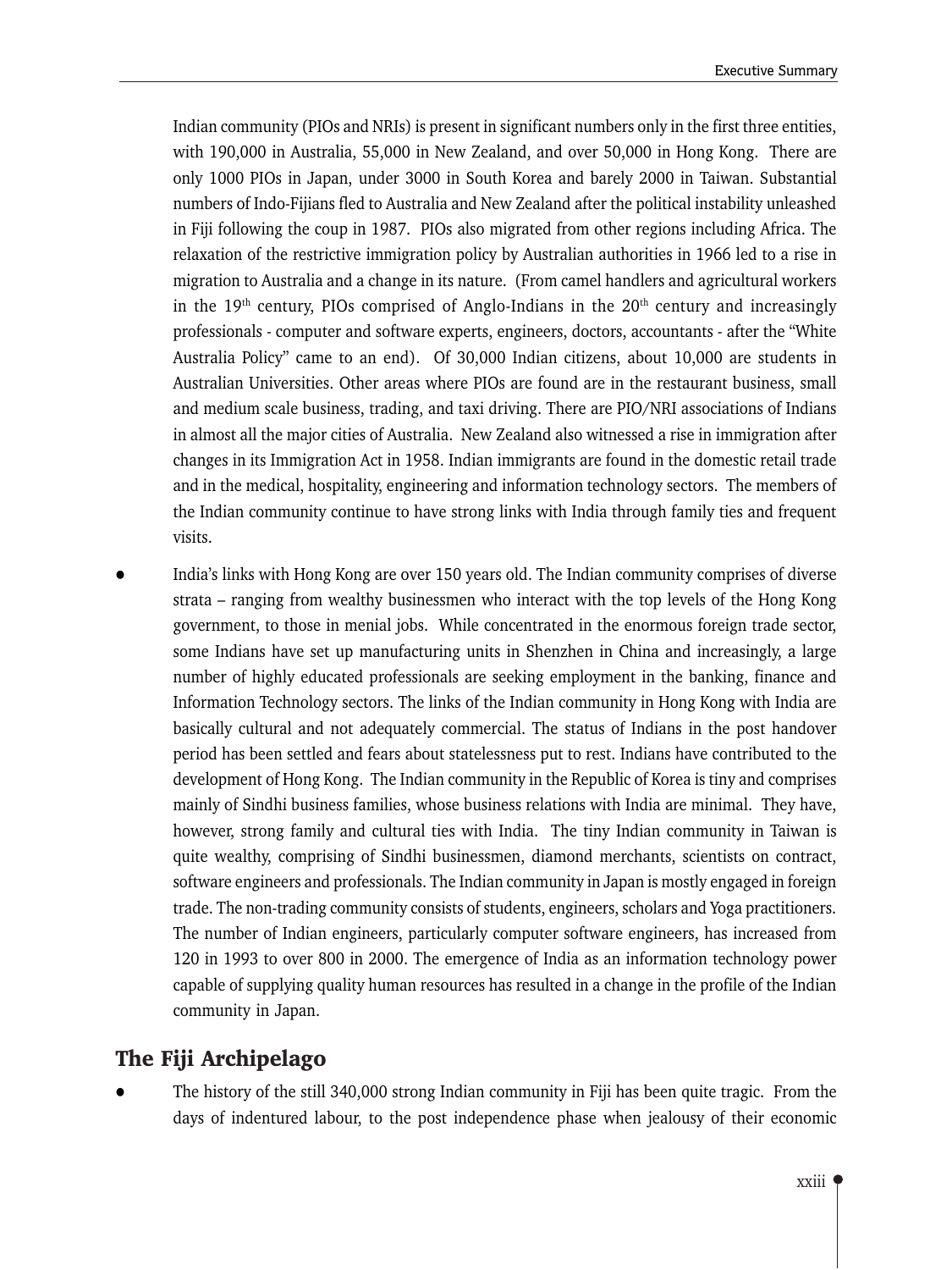status and political activism prompted several anti-Indian coups, the Indian community has been at the receiving end. Indians came in two phases, first as indentured labour, and then as 'free immigrants' representing a wide spectrum of professions. As their economic status improved relative to that of the indigenous population, resentment of this 'alien' community increased and was opportunistically stoked by the British colonial authorities. The Fijians openly voiced their alarm at the growing number of the PIOs, provoking demands for their forced repatriation. These reached a feverish pitch after it was learnt that the PIO population had overtaken that of the native Fijians. When independence was granted in 1970, the departing British introduced the principle of weighted representation in the Constitution gifted to Fiji, thus ensuring that elected Indian members would not be able to form a government on their own strength. Though the PIOs successfully overcame this legacy by forming a multiracial government under the leadership of Bavadra, a non-racist Fijian, two military coups in May and November of 1987 heralded a period of instability that continues to date, with the present government dishonouring commitments made to include the constitutionally elected Mahendra Pal Chaudhury in the Cabinet. The future of the Indian Diaspora in Fiji is rather bleak. Many Indo-Fijians are planning to migrate again to any developed country that accepts them.

### **Other Diasporas**

- The Committee studied in depth the Jewish, Polish, Lebanese, Italian, Filipino, Japanese, Korean, Chinese and the Irish Diasporas in order to derive lessons for India. It found that:
	- 1. Many countries, such as Italy, Poland, Israel and Lebanon have granted the right of dual nationality to members of their Diaspora.
	- $2.$ Many countries with successful Diasporas have created viable structures for handling issues related to their Diaspora. The Greek, Italian and Polish Governments had created wellstaffed departments within their respective Ministries of Foreign Affairs, which are apart from the several semi and non-governmental initiatives both at home and abroad complementing official efforts to cultivate their Diasporas. Poland's Parliament has committees dealing with Diaspora issues. Its Ministries of Culture and Education are also involved in servicing the Diaspora's educational and cultural needs. Japan has created a "Council on the Movement of People Across Borders" to advise the Prime Minister and the Minister of Foreign Affairs as well as a cell in its foreign affairs ministry on the Japanese Diaspora. Italy has devised supplementary mechanisms to strengthen links with its Diaspora and is considering enabling legislation to give it representation in the Italian Parliament. South Korea has created a 15-member ministerial "Committee of Korean Residents Abroad", headed by the South Korean Prime Minister, as well as parallel autonomous organisations. The Committee has drawn on this survey for its conclusions on the Organisational Structure for the proposed central agency dealing with the Diaspora.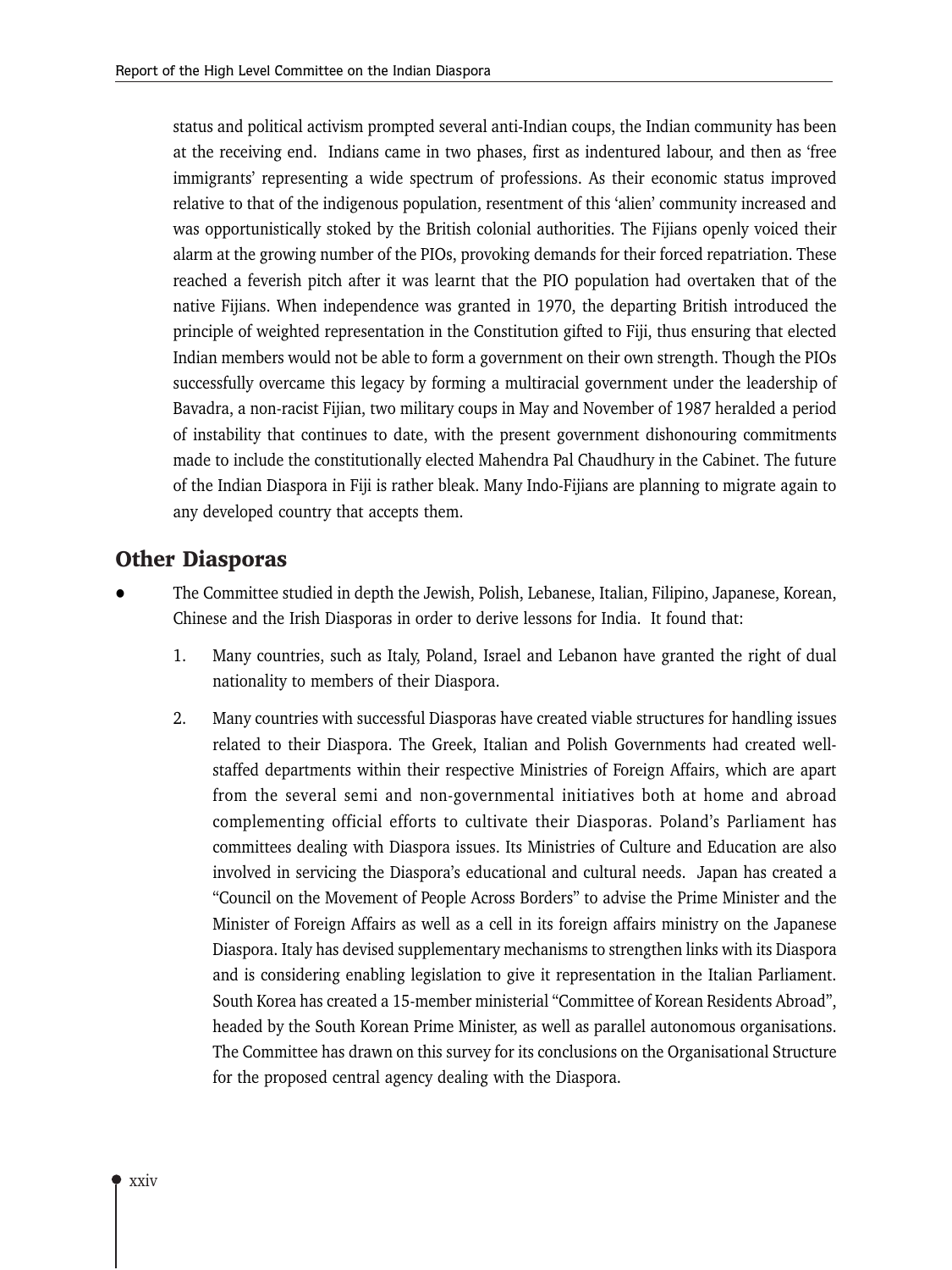- 3. The Committee also found that many Diasporas had contributed immeasurably to post-war reconstruction efforts of the mother country such as the Jewish, Italian and Lebanese Diasporas. While commending the Jewish Diaspora's support for Israel, the Committee felt that its historical experience was suis generis and Israel's present requirements were also very different from India's. A telling example is that besides Israel's interest in strengthening links with its Diaspora, which it shares with all the other countries, one of Israel's foremost priorities is the large-scale return and therefore 'immigration' of its two-thousand year old Diaspora, Israel being the only country to be entirely re-populated by its Diaspora rather than the other way around! Poland is perhaps the only other country to have a legislative provision, the Repatriation Law, guaranteeing the rights of people of Polish descent to resettle in Poland, while Greece, Japan and the Philippines have administrative provisions for facilitating return and re-integration of members of their Diaspora. However, the Committee felt that the contribution of the Diaspora to Israel in the economic, political and cultural spheres contained important lessons for India. The activities of Jewish lobbies outside Israel, particularly in the US Congress, their extensive fund-raising abilities, large-scale funding for the scientific and technological development of Israel, their global networks which link Jewish associations and organisations worldwide as well as with the State of Israel, could serve as an example. The scheme of Israel Bonds, issued by the Government of Israel, to strengthen the national economy and infrastructure, could be adopted in the Indian context.
- While the remittances sent home by the Lebanese Diaspora have played an important role in Lebanon's economy, the Philippines, which has a large emigrant blue-collar population, has passed legislation, created new institutions, boosted the strength of its overseas Missions and tightened its laws aimed at providing security to its overseas workers, which are very relevant for India. Thus the Philippines Government has taken the following measures to protect its overseas workers - established the Philippine Overseas Employment Administration (POEA) in 1982, with the Minister for Labour & Employment as its Chairman; passed the 1995 Migrant Workers and Overseas Filipino Act (MIWOFA) under which the Government has to ensure that host countries protect migrant workers' rights and adhere to the provisions of multilateral conventions and bilateral agreements, the law also prescribing life imprisonment for those who recruit workers below the age of 18; created an Office of the Legal Assistant for Migrant Workers Affairs headed by a Secretary-level officer for the provision of legal assistance to overseas Filipino workers; set up within the premises of its Missions - Migrant Workers and Overseas Filipinos Resource Centres which provide counselling, welfare assistance, information programmes, registration, and gender sensitive programmes; adopted rules that assistance rendered by Government agencies to migrant workers is free of cost, and exempted Filipino migrant workers from the payment of travel tax and airport fees on showing their Overseas Employment Certificates issued by the POEA.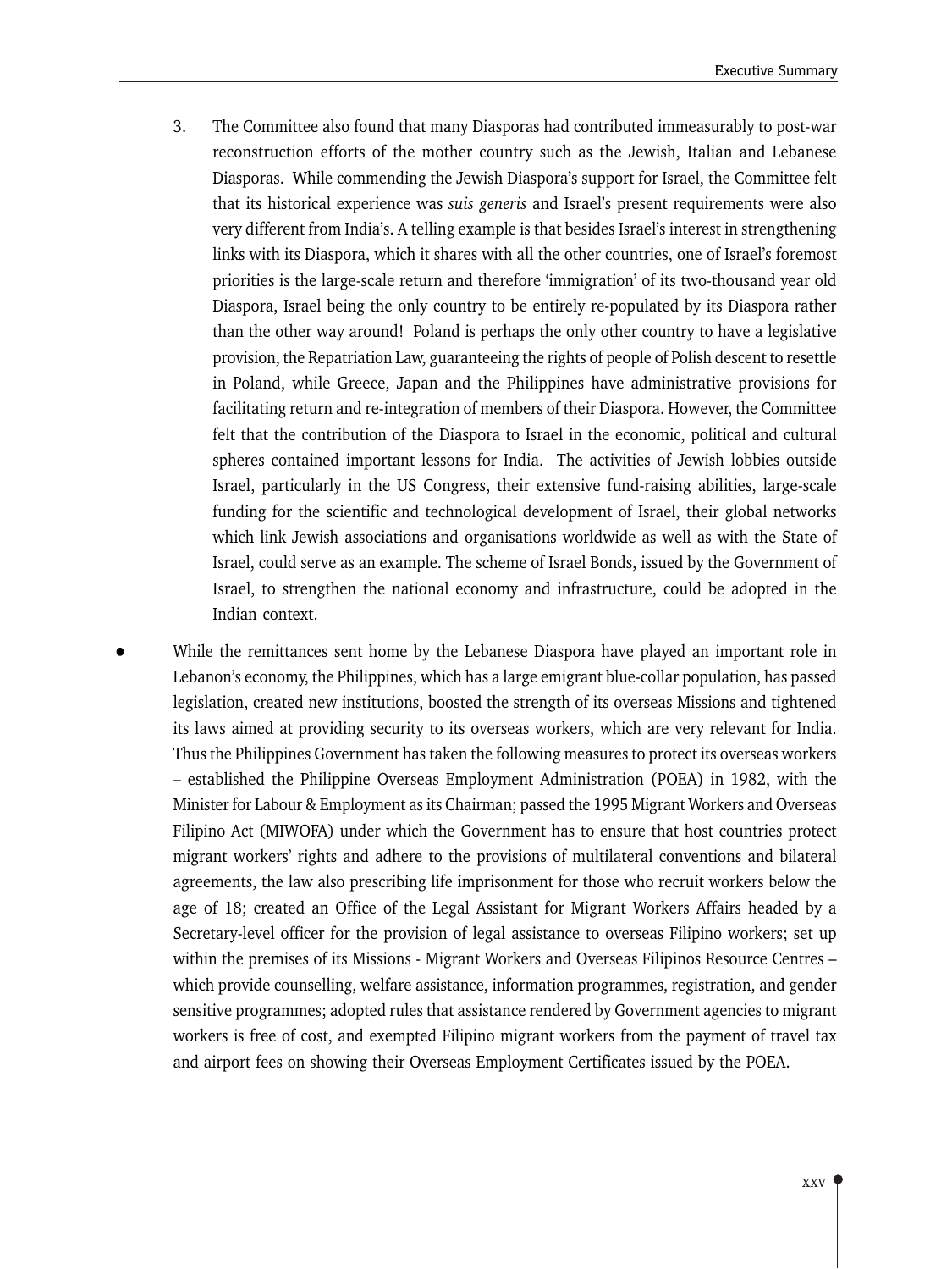- The Committee noted the similarity in the problems faced by Indian and Filipino blue-collar overseas workers and felt that India could benefit considerably from the Filipino experience in providing aid and protection to overseas workers.
- The Committee considered that another relevant example was that of the Chinese Diaspora, which still contributes 70% of all inward foreign direct investment into China, and attracts comparison because of the enormous contribution it has made to China's economic development. As analysed in detail in the relevant Section, this is due both to supply side and demand side factors. On the supply side, the availability of surplus funds with the overseas Chinese in Asia, and the desire to relocate manufacturing facilities to ever cheaper sites - had combined with the unprecedented incentives and facilities extended to all overseas investors by the Chinese authorities after they launched their economic reforms in 1978. These included massive investments in physical and social infrastructure, special tax incentives, and assurances for fast track clearances of investment proposals.
- The Committee concluded that while ethnicity was a factor in China's success in attracting investments from its overseas Chinese, economic imperatives including the booming Chinese economy, and sound government policies including flexible labour laws and efficient administrative procedures were the major factors responsible for this phenomenon. The Committee noted that these incentives applied to all investors and there were no special incentives for the overseas Chinese. The Committee therefore strongly recommended to the Government of India - that if India wished to increase FDI inflows both from its Diaspora and other investors, it needed to invest heavily in infrastructure, both social and physical, create a conducive operating environment for conducting business through administrative reforms, and implement the so-called secondgeneration reforms to increase the dynamism of the Indian economy.

### **Interim Reports Submitted to the Government**

#### Persons Of Indian Origin (PIO) Card Scheme

The genesis of the PIO Card Scheme lay in the long-standing demand for dual citizenship raised by PIOs. The Scheme was launched in March 1999 for all PIOs up to the fourth generation, except for citizens of Pakistan, Bangladesh and other countries specified by the Government. It introduced a visa free regime for 20 years at a US\$1000 fee and conferred on the holder several economic, educational, financial and cultural benefits at par with NRIs. In addition, in April 2001, the High Level Committee on the Indian Diaspora submitted interim recommendations to the Government, which included - (i) charging a lower fee but for a decreased validity of 10 years in parallel with the earlier Scheme; (ii) lowering the fees for PIOs aged below 18 years; (iii) introduction of a two-tier fee structure for applicants from high income and middle/low income countries; (iv) issuing of PIO Cards to subscribers of special India Development Bonds and eminent PIOs and (v) facilitate re-acquisition of Indian citizenship by senior citizens who are PIO card holders, who intend spending the remainder of their lives in India. The Committee also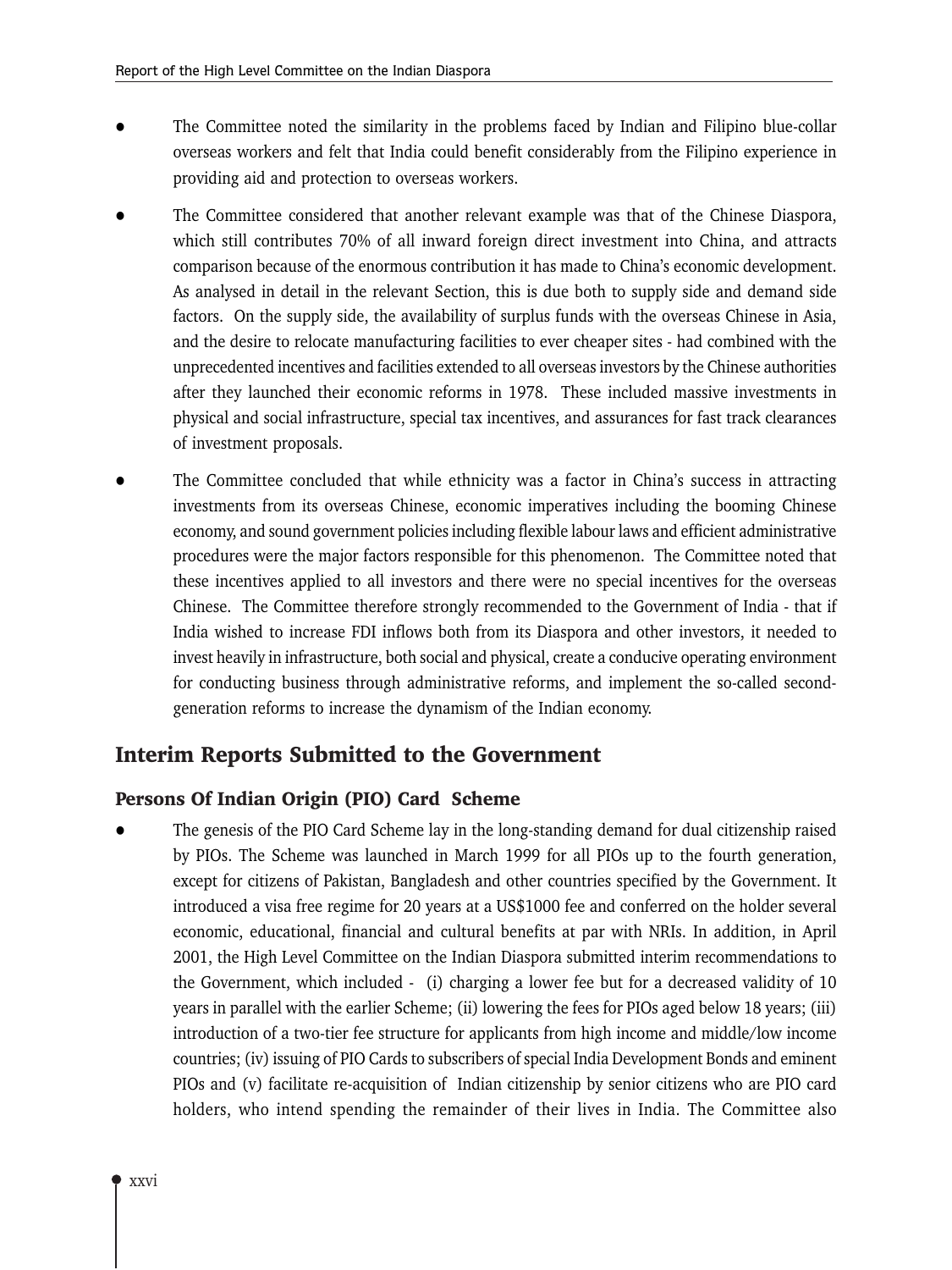recommended several facilities to be made available for PIO cardholders that would make possession of the card more attractive, such as separate counters at Indian international airports, and elimination of proof of residence requirements for issue of driving licences in India and opening of bank accounts.

### Interim recommendations of the High Level Committee on the 'Pravasi **Bharatiya Divas' and the 'Pravasi Bharatiya Samman Awards'**

The Committee has documented in detail the pre-eminent role the Indian Diaspora has played in our relations with several countries, its increasingly important role in mobilising political support on issues of vital concern to India in countries like the United States and the United Kingdom, its increasing economic interaction with India, as well as the goodwill demonstrated by it towards India in times of national crisis. Accordingly, on August 21, 2001, in recognition and appreciation of the constructive economic, political and philanthropic role played by the Indian Diaspora and its achievements - the High Level Committee on the Indian Diaspora ('HLC') made two interim recommendations to the Government of India (i) on observing an annual 'Pravasi Bharatiya *Divas'* in India and abroad on the  $9<sup>th</sup>$  of January every year, a symbolic date as Mahatma Gandhi returned on this day from his stay in South Africa, and (ii) for the institution of 'Pravasi Bharatiya Samman Awards' for eminent PIOs/NRIs. The Committee further recommended that these awards be presented to NRIs and PIOs on the 'Pravasi Bharatiya Divas' with the involvement at the highest levels of Government and State in the ceremony. Several high-profile events such as business and academic seminars should be organised simultaneously.

# **Major issues pertaining to the Indian Diaspora**

#### **Culture**

- Deep commitment to their cultural identity has manifested itself in every component of the Indian Diaspora. The members of the Diaspora are, together with Indians, equally the inheritors of the traditions of the world's oldest continuous civilization. Members of the Indian Diaspora have done remarkably well and seldom sought conflict with their fellow citizens - in every major region of the globe, whether they are descendants of indentured labourers or of highly qualified professionals. The members of the Indian Diaspora are naturally keen to pass on their value systems, which have been an essential part of their success - to coming generations, and they would welcome the mother country's support in this endeavour. India should also initiate constructive measures to ensure that the Diaspora's pride and faith in its heritage is strengthened, which would inter-alia revitalise its interest in India's development.
- The Committee made several recommendations to this effect, as follows:
	- The Indian Council for Cultural Relations (ICCR) should deepen linkages with the Diaspora; 1.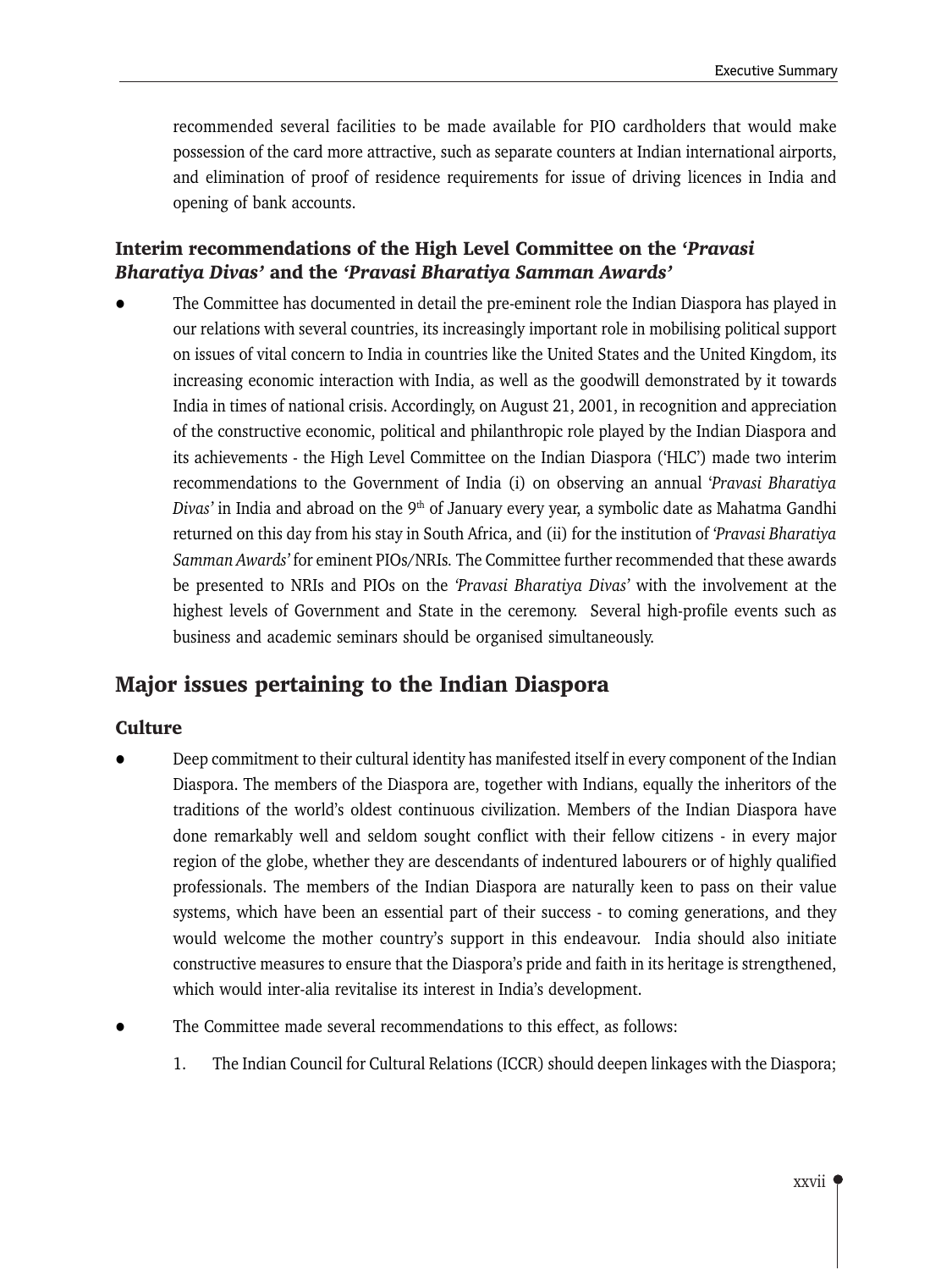- $2.$ The scope and activities of the Cultural Centres in countries with a substantial Indian presence should be expanded;
- 3. A large number of religious institutions, other institutions like the Bharatiya Vidya Bhavan, the Rama Krishna Mission, the Chinmaya Mission, and institutions of the performing arts run by PIOs/NRIs - which organise programmes on Indian culture and languages - should be provided assistance in the form of advanced training and in procuring teachings aids, music and costumes, for which ICCR should evolve a mechanism;
- 4. Successful models for promoting cultural interaction, such as the British Council and the Alliance Francaise models, should be appropriately adapted and emulated;
- 5. Initiatives for establishing sister city relationships by NRIs or PIOs should be supported;
- 6. University scholarships for Diaspora students should be instituted, seats/ credit courses in recognised colleges/Universities created, and Chairs for the dissemination of Indian perspectives in the humanities and social sciences should be instituted;
- 7. The Birthright Israel programme which assists the younger generation of the Jewish Diaspora to visit Israel and learn about their cultural roots should be emulated;
- 8. Interaction with the French and Dutch-speaking members of the Indian Diaspora should be intensified:
- 9. In addition to the recommendations made on the Bharatiya Samman Awards, the achievements of eminent cultural, literary and sports personalities of the Diaspora should be recognised by organisations like the Jnanpeeth, the Sahitya Akademi, and the Lalit Kala Akademi and by the conferment of awards like the Arjuna Awards;
- 10. Specially tailored, high quality courses on Indian culture and languages should be launched through distance learning programmes and other means; and finally
- 11. The practice of Festivals of India should be revived.

# **Education**

The education sector can play a vital role in strengthening linkages between NRIs/PIOs and India. After considering the report of the Expert Group on "the Role of Education in strengthening linkages between the Diaspora and India", constituted by the Ministry of Human Resource Development at the request of the High Level Committee, the Committee concluded that India has to adopt a multi-pronged strategy in meeting the aspirations of different sections of the Diaspora and its own policy objectives in this crucial sector. Thus, to meet the demand for quality school education in India which emanates mainly from the Diaspora in the Gulf countries, the Committee recommended: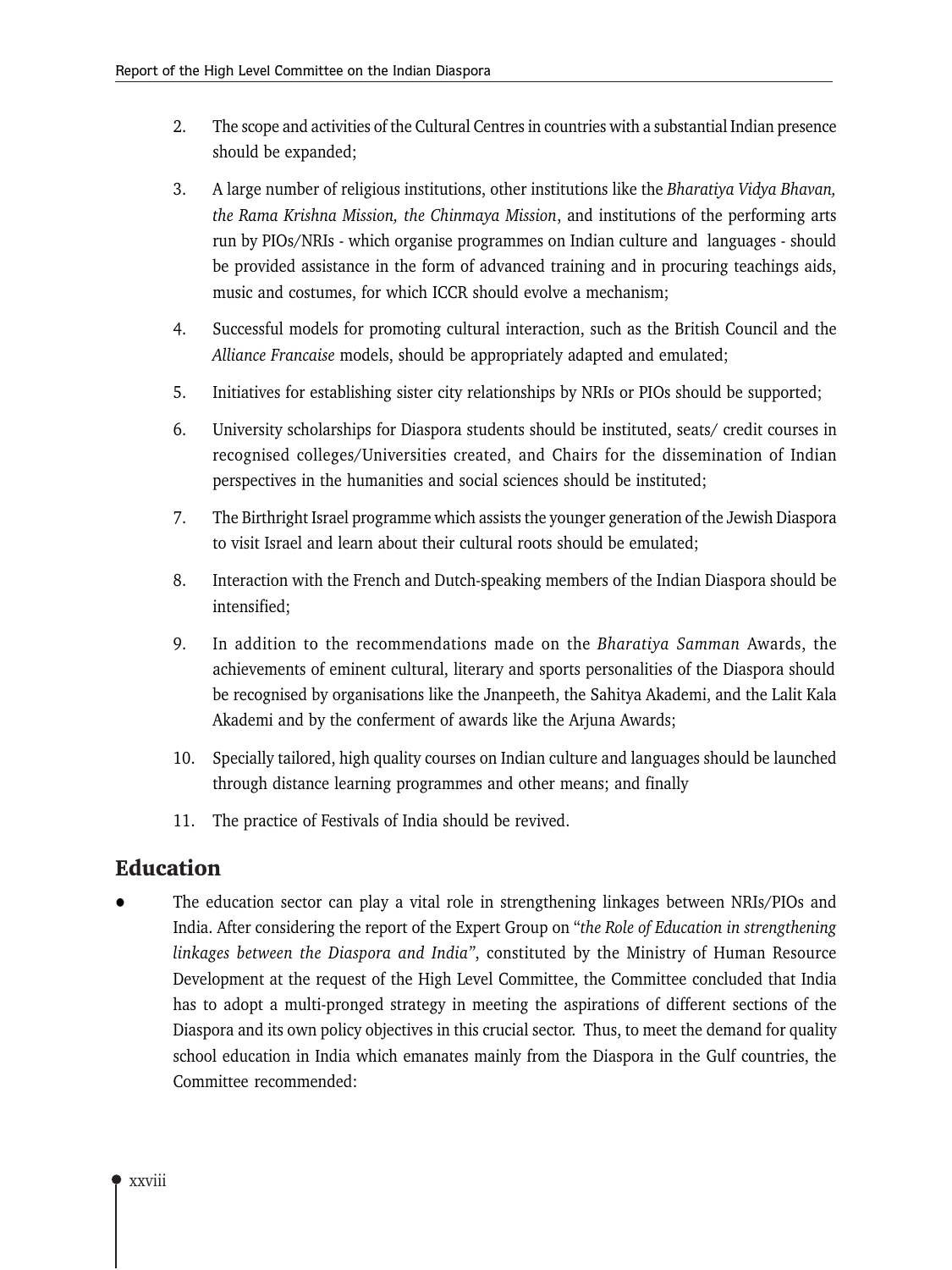- $1.$ Building of new residential schools on a financially viable basis;
- $2.$ Expansion of existing facilities including residential facilities;
- 3. Introduction of innovative curricula which is relevant to their needs as well as to those of the Indian students enrolled in these schools;
- $4.$ Provision of seats in Navodaya schools and good private schools in India for the less privileged sections who can neither afford to take their children abroad nor have the financial resources to send them to residential schools in India:
- 5. Setting up institutions like the United World College, and launching of student exchange programmes during vacations;
- 6. Similarly, there is great demand for admission to India's prestigious technical and medical institutions at the University level from the Gulf region, some of the countries in the Caribbean, Fiji, Africa and South East Asia. The Committee recommended increasing the number of seats in existing colleges and universities;
- 7. Launching of offshore campuses of Indian universities like IITs, IIMs and medical colleges in collaboration with governments in host countries;
- 8. Launching courses through distance learning;
- 9. Devising innovative mechanisms to interact with senior Indian academics in the Universities of advanced countries, who are extremely keen to contribute to the development of education in India;
- 10. Setting up of new Universities and professional institutions offering courses of international standards in Management, Information Technology, Media, Agricultural Research, Medicine, Food processing, and other areas in demand, to which Indian students would also be eligible for admission.
- 11. A data bank on Indian academics of repute should be maintained and the Committee strongly recommends that renewed efforts to cultivate this section of the Indian Diaspora be made.
- This would stem the outflow of foreign exchange on account of the exodus of talented Indian students to foreign institutions that are being aggressively promoted in India.

# **Media**

The ethnic Indian media in foreign countries, which includes the English language media, reflects the diversity of regions, languages and opinion of India. The ethnic media also gives expression to the community's empathy with India on a wide variety of issues. The ethnic Indian media evolved gradually, from radio, to print, and then to ethnically owned radio and TV channels. There is greater coverage of political, international and Indian issues in countries allowing freedom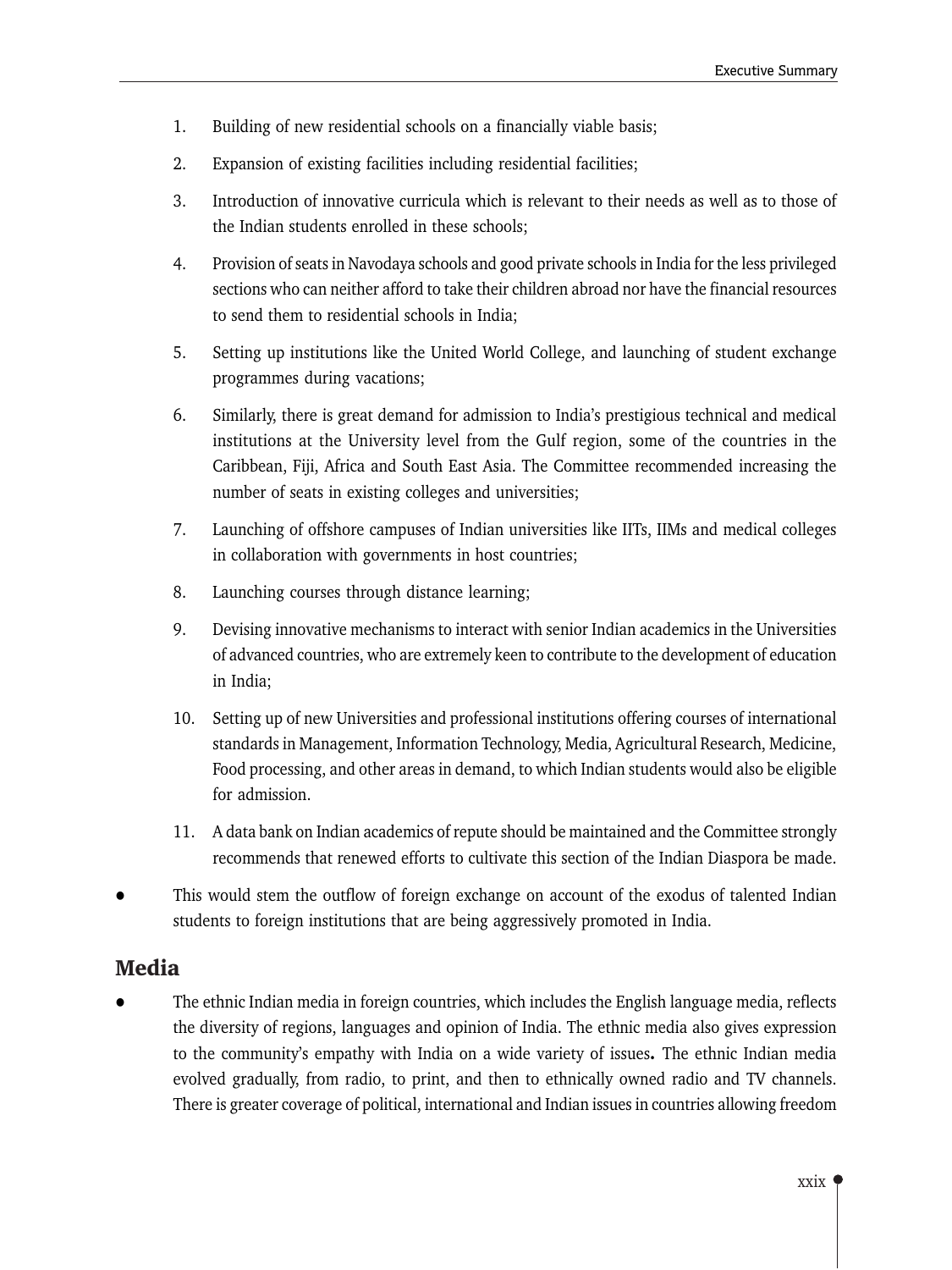of expression, while in others, the focus has remained inevitably on entertainment and community issues. A very important section of the Diaspora has been extremely successful in mainstream foreign media.

- The ethnic media abroad can become a very important vehicle for communication between the Indian public and the Diaspora. Frequently the mainstream media in many countries does not do justice to various Indian points of view on international and Indian events. The ethnic media's contacts with the free and vibrant press of India enriches their perspectives and acquaints their readers with a different point of view on major international developments. Lack of effective communication, especially with the ethnic Indian press abroad, was in the past one of the reasons for misguided elements in some countries to support subversive movements in India.
- The ethnic media however suffers from certain drawbacks, which include the need to attain optimum mass, secure finances, and compete in quality with the mainstream media, which is increasingly attracting the younger generation in countries permitting freedom of expression. Its role in the host countries and in strengthening relations between India and the Diaspora may therefore diminish unless steps are taken to improve quality and make it relevant. The Committee made some recommendations to strengthen links between Indian organisations and the ethnic media as well as prominent Indians in the foreign media. These included creating a data bank on the ethnic media and a facilitation mechanism for interaction with the Indian ethnic media in both the future organisational set up that the Committee is recommending in this Report and in the External Publicity Division of the Ministry of External Affairs. The Committee also recommended that links with associations like the US-based South Asian Association of Journalists and the UK Association of Indian Journalists should be developed.

# Economic Development (Investment, International Trade, Industrial **Development And Tourism)**

- The economic and political influence exercised by our Diaspora and their existing and growing contribution to India's economic development has been described in detail in the country/region chapters. The Committee strongly recommended that the expertise in the management, financial, corporate, trade and banking sectors available in our Diaspora, should be tapped for the economic rejuvenation of India. This should be done on a mutually beneficial basis and accordingly structural economic reforms, popularly termed as the second-generation reforms in India, for improving the operating environment for conducting business, need to be implemented at the earliest possible. Such policies have yielded enormous dividends in China.
- The Committee noted that the Diaspora's presence in their countries of settlement has catalysed demand for Indian goods and services, ranging from food to fashion to the Indian entertainment industry. Members of India's Diaspora, who are employed amongst the top consultancies and multi-national firms, can facilitate access to the top management, support our trade and FDI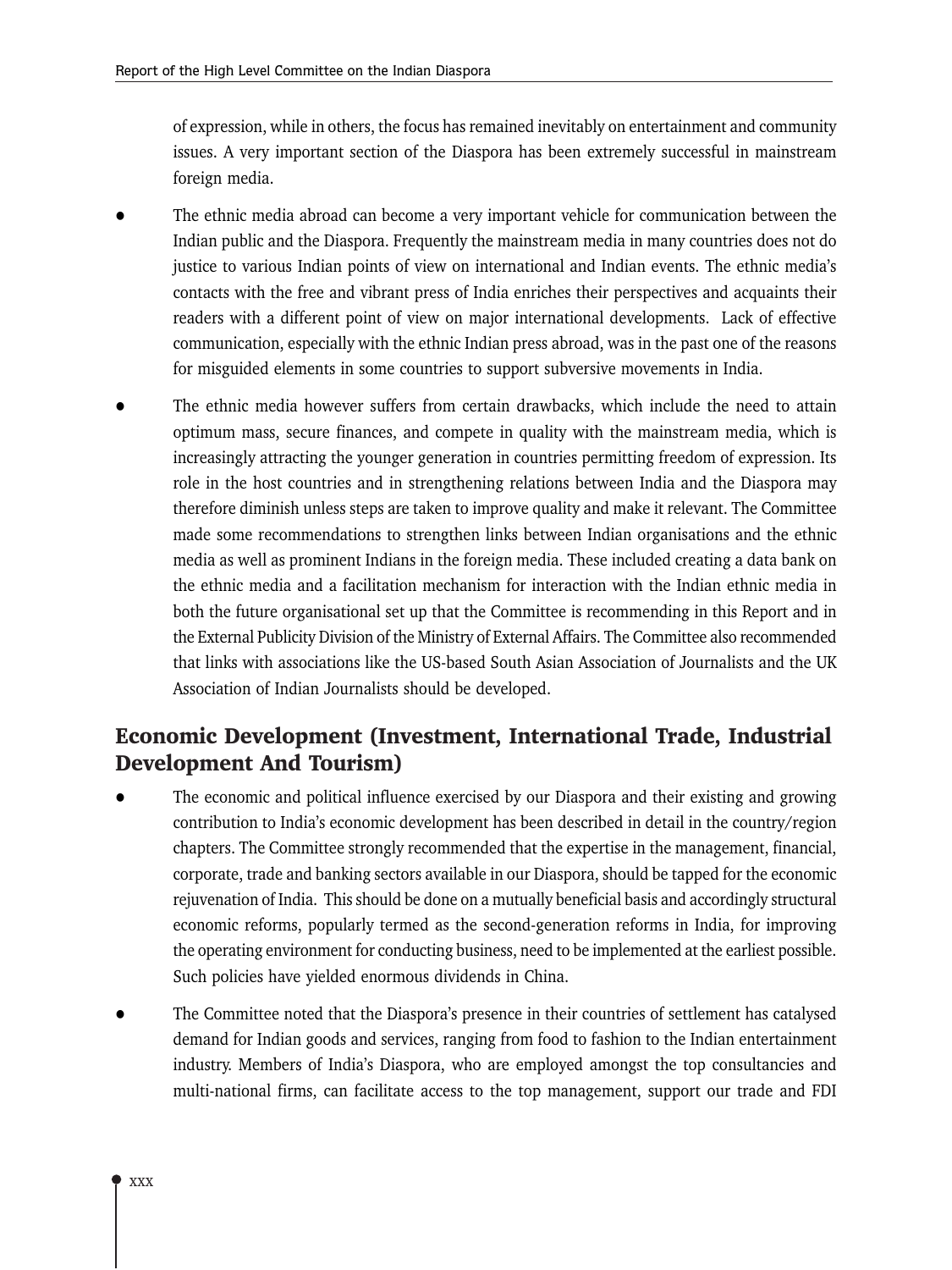initiatives, and help in increasing our share of products outsourced by large multinational corporations. Indian professionals, traders and businessmen can provide useful insights for market penetration strategies and use their networks for the entry of new products and services from India.

- The Committee found that the share of foreign direct investment (FDI) made by our Diaspora in the total cumulative FDI approved since 1991 was 3.78%, while it was 9.15% of the actual inflows. The Committee was informed that India could attract more FDI if procedural delays and red tape were reduced. Specific measures needed to be taken to eliminate unnecessary formalities, harmonise policies at the central and state levels and ensure transparency in our rules and procedures governing FDI. The Committee recommended expediting the setting up of a dedicated and empowered one-window channel for processing various FDI- related clearances as a solution. The Committee also felt that extending fiscal incentives, such as reducing corporate tax rates to levels at or below competitive international levels would be extremely useful in attracting investment.
- The Committee learnt that the Resurgent India Bonds (RIB) floated in 1998 and the India Millennium Deposits (IMD) floated in 2000 resulted in the mobilisation of about US \$4.2 billion and US \$5.51 billion respectively. After examining the methods of attracting Diaspora investments adopted by other countries, the Committee recommended that issue of special infrastructure bonds for NRIs/PIOs incorporating the attractive features of the Israel Bonds should be considered.
- The Committee was told that there are huge delays in receiving remittances from abroad in rural and remote areas. The Committee recommended that this problem should be expeditiously addressed and suggested that the system of Rupee drawing arrangements made with exchange centres in the Gulf region through which NRIs can remit an equivalent amount in rupees to their relatives in India, should be replicated in other countries.
- The Committee was informed of many instances of fraud committed on NRI bank deposits in India and recommended that banks should enforce strict vigilance while granting loans against NRI deposits, and adopt effective measures to deal with fraud. Attempts to revamp our legal system so that fraud cases are tried speedily is also a pressing need. The instructions of the Reserve Bank of India in this regard, should be strictly adhered to by all bank branches.
- The Committee noted that NRIs also have grievances regarding delays and procedural lapses in their investments in shares and debentures. The Committee noted that a procedure for redressal is already in place and should be given wide publicity through web sites and through our Missions and Posts. The Committee recommended that there should be one single, fully empowered agency to deal with all complaints relating to this issue.
- The Committee felt that the Diaspora could make a significant contribution to the growth of tourism in India. The Committee recommended that suitable schemes should be devised to attract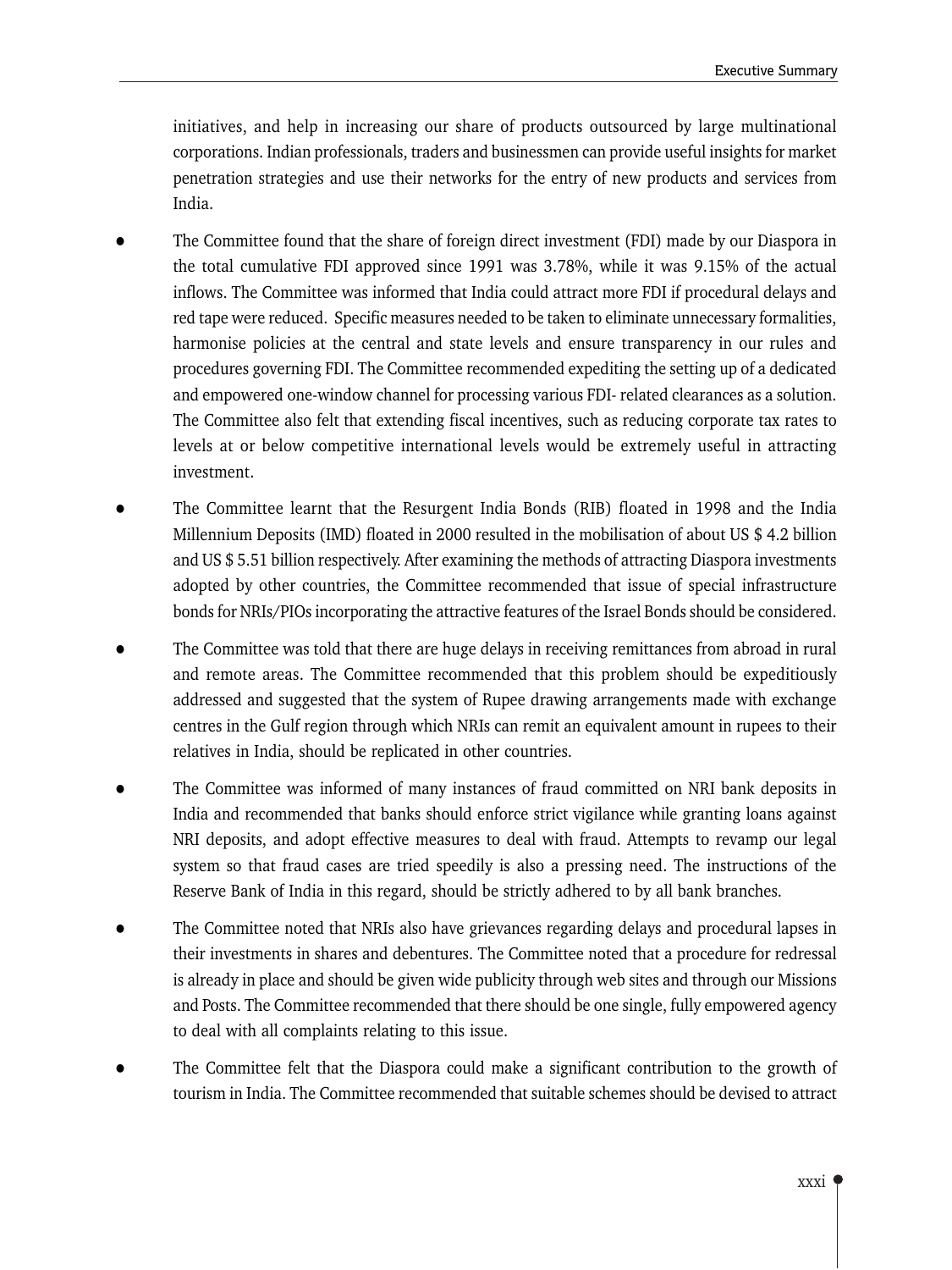members of our Diaspora like the people of Gujarati origin in the US, who dominate the motels and the budget hotels business, into establishing similar facilities in India. To motivate PIO travel agents to promote tourism to India, an annual convention of PIO tour operators and travel agents could be organised in India and dovetailed into the larger programme of Diaspora-related events organised around the Pravasi Bharatiya Divas.

The Committee also recommended to the Government to consider issuing an India Credit Card for the Diaspora. A token sum for each transaction made through the card could be credited to the account of selected national projects, thus creating a sense of identification with nationbuilding efforts in the Diaspora.

# **Health**

- Healthcare services in India are slowly coming of age. A leading financial daily has already labelled healthcare as the single fastest growing private consumption category in India. India has several core advantages in healthcare - a network of free public sector hospitals in India, staffed by some of the world's best doctors trained in world class institutions like AIIMS, AFMC etc, who have probably the most varied clinical exposure in the world, and a flourishing pharmaceutical industry. More recently, a new era of corporate and speciality state of the art hospitals has been ushered in with the launching of the Apollo Hospitals under Dr. Pratap C. Reddy and Escorts Hospital under Dr. Naresh Trehan, besides a number of other speciality hospitals and clinics established by NRIs/PIOs in various parts of the country. While these do not reflect purely philanthropic aspirations, they demonstrate the enormous potential for developing a selfsustaining and financially viable healthcare sector in India. Its multiplier effects, its potential for both saving and generating foreign exchange as more foreigners turn to India as an option for complicated and expensive surgeries – cannot be underestimated. This would also take some of the pressure off government hospitals, which are struggling to cope with the vast demand, and generate employment and expertise.
- The Indian Diaspora has earned a name for itself all over the world in the field of medicine. The High Level Committee noted that the Indian Diaspora is already actively involved in the development of healthcare in India, and that there is enormous potential for increasing this cooperation. The Committee strongly felt that with the right policies and government support, the Indian healthcare sector was poised for a major breakthrough and that the full cooperation of our talented Diaspora should be sought in developing the Indian healthcare sector, eventually to meet world standards. The Committee urged that the recommendations, based on a Report of the Ministry of Health and Family Welfare on the role of NRIs/PIOs in Healthcare prepared for the Committee, which are summarised below, are followed up expeditiously.
	- 1. The Government should create an investor-friendly environment, act as a facilitator for investments and remove procedural delays inhibiting FDI in the health sector. Accordingly "Hospitals", which are currently treated as "industry", should be accorded the status of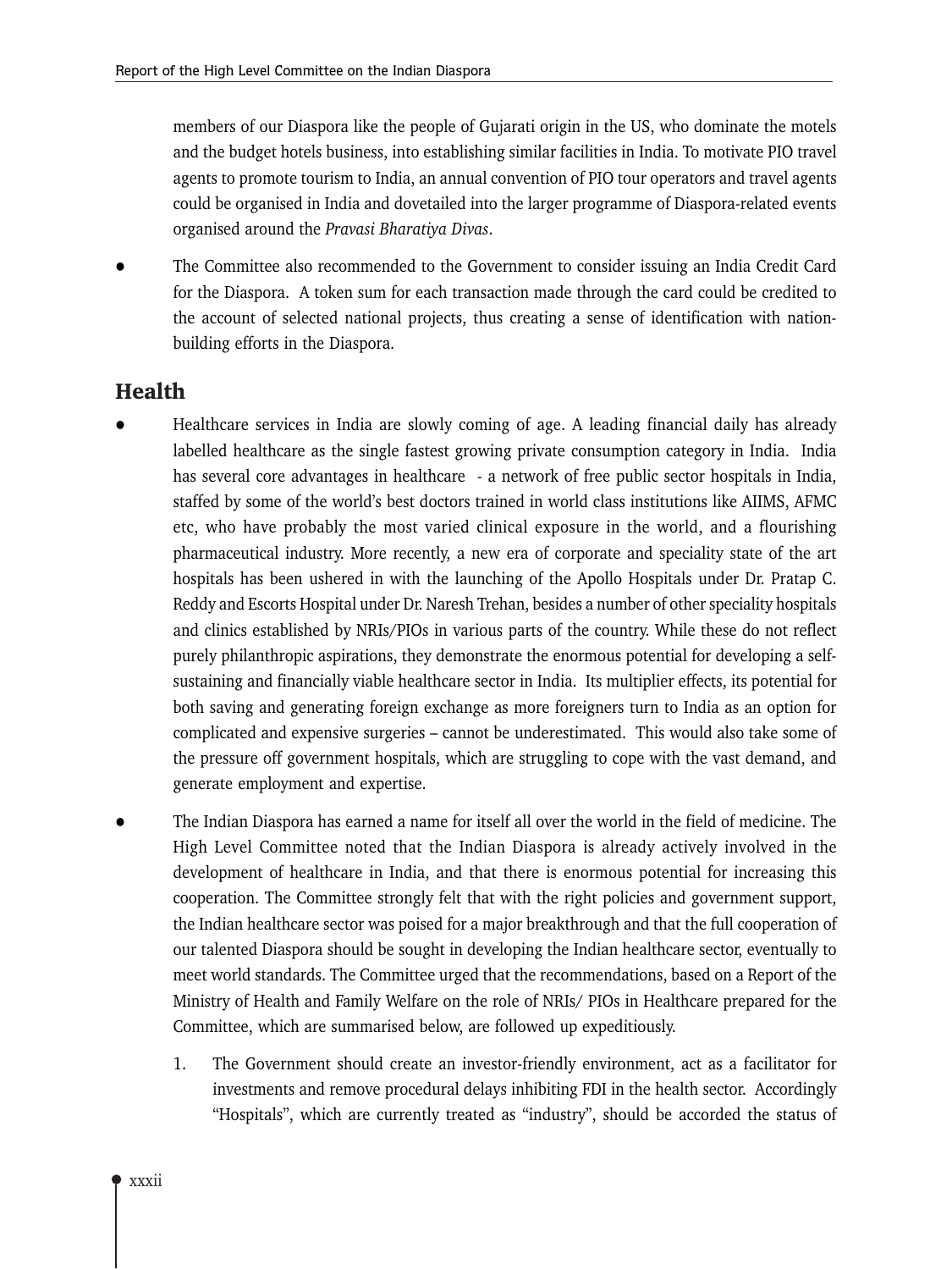"infrastructure" (in economic terminology, medical care is already considered social infrastructure). Specific measures to attract NRI/PIO investment in the healthcare sector include (i) a one-window clearance system; (ii) preferential tax rates (iii) land allotment at moderate rates (iv) charging of lower tariff rates for water and electricity; (v) concessional funding by financial institutions; (vi) reduction and simplification of existing import duties on medical equipment; and (vii) joint consultations and collaboration between various stakeholders - NRIs/PIOs, the private sector and the Government in framing of health sector policies.

- 2. The Indian corporate sector should also be encouraged to collaborate with NRIs/PIOs in the domestic manufacture of high-tech medical equipment and in the setting up of super speciality hospitals, including in the Export Processing Zones and backward areas, where tax benefits are either available or can be extended. NRIs/PIOs should be associated in the active promotion of ayurveda, traditional and herbal medicines and herbal cosmetics and Yoga abroad. Recognition should be sought for ayurvedic and traditional practices and medicines abroad.
- 3. The voluntary work of the NRI/PIO medical and paramedical professionals and volunteers should be facilitated.
- $4.$ To utilise the expertise of NRI/PIO doctors by developing an institutional mechanism for interaction with scientific organizations in India, an International Advisory Committee with NRI/PIO members and their Indian counterparts should be formed and the Government of India should extend its full support to projects recommended by the International Advisory Committee.

# **Science and Technology**

- The Committee felt it was not surprising that Scientists & Technologists of Indian Origin (STIOs) have earned a name for themselves inter-alia in the cutting edge fields of Science and Technology (S & T). Some of the best of our scientific and engineering talent has emigrated from India to the United States since the 1960s. With the setting up of the research and development  $(R \& D)$ headquarters of major multinationals in other countries (for example Nortel in Canada), Indian scientists and engineers are now emigrating to other destinations that offer comparable opportunities. The trend accelerated significantly in the wake of America's IT-led economic boom in the 90s, to which Indian IT professionals have made a visible, high profile and widely recognised contribution.
- STIOs have set up several alumni-based and professional networks at the cutting edge of technologies in various advanced countries. There is thus an institutional basis for interaction with this section of the Indian Diaspora. They are also keen to contribute to their country of origin. STIOs are already helping by promoting links between Indian and foreign R & D laboratories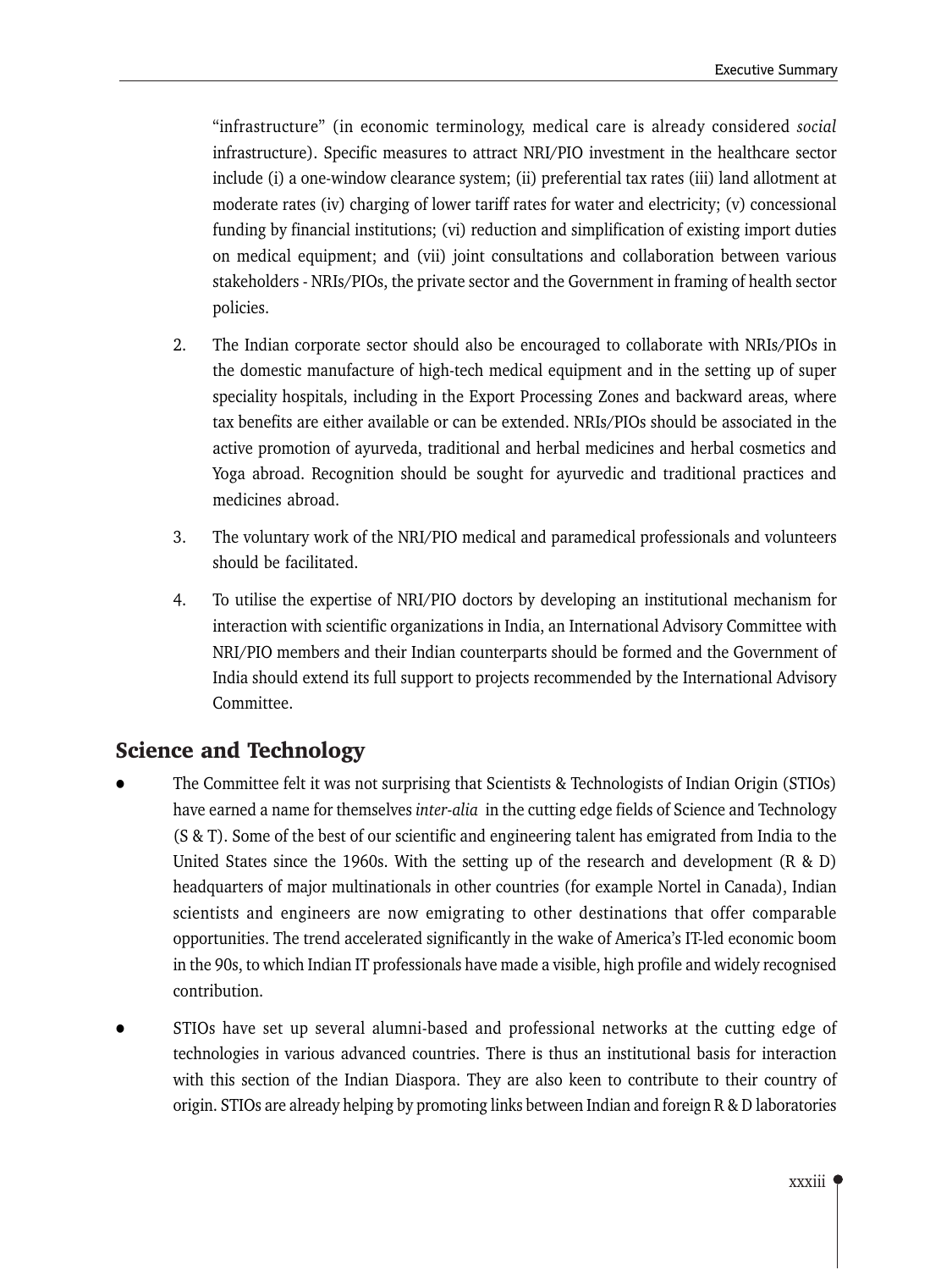by encouraging sub-contracting of research assignments and recruiting Indian research talent; sponsoring Indian scientists for academic and research positions in prestigious academic-cumresearch institutions in cutting-edge fields abroad; making generous endowments for their alma maters, especially the IITs, for upgrading their infrastructure and human resource development.

- The Committee felt that it was therefore important to evolve a mechanism to deepen linkages in this field with the Indian Diaspora. Based on a report by the 'Expert Group on the Role of NRIs and PIOs in S&T' prepared at the initiative of the High Level Committee, several recommendations have been made to create new avenues to network with STIOs to deepen India's excellence in Science and Technology as well as demonstrate India's appreciation for our Diaspora's invaluable contribution in this field, as follows -
	- Instituting National Recognition Systems for STIOs who have rendered beneficial services to India:
	- sponsoring schemes for visits of distinguished STIOs to India;
	- setting up joint ventures in India based on technologies sourced from STIOs and introduction of 100 such technologies into India;
	- establishing Green Corridors for joint ventures in selected high tech areas;
	- promoting schemes for Indian S&T professionals' visits to and attachment with foreign laboratories for research facilitated by STIOs;
	- provision in Indian Scientific Agencies' Extramural Research Schemes funds for participation of STIOs as Visiting Scholars/ Research Consultants in Indian research & technology development projects; and
	- setting up of Advisory Panels by Indian Scientific Agencies involving eminent STIOs for sourcing venture capital and new technologies into India;

# **Philanthropy**

In the chapter on Philanthropy, the Committee observed that PIOs/NRIs were eager to donate generously for worthy development causes in India. It further noted that the active encouragement of such donations by Chinese authorities at all levels had cleared the way for the flood of later investments by the Chinese Diaspora. Conversely, the adverse experiences of many members of the Indian Diaspora in trying to send donations to India, instances of which were brought to the Committee's attention, had led to their diverting subsequent investments to other destinations. The Committee found that a plethora of rules and regulations, indifference and even hostility of the government machinery frustrated the efforts of genuine PIO/NRI philanthropists. Hence the Committee made several recommendations to deal with the problem as follows: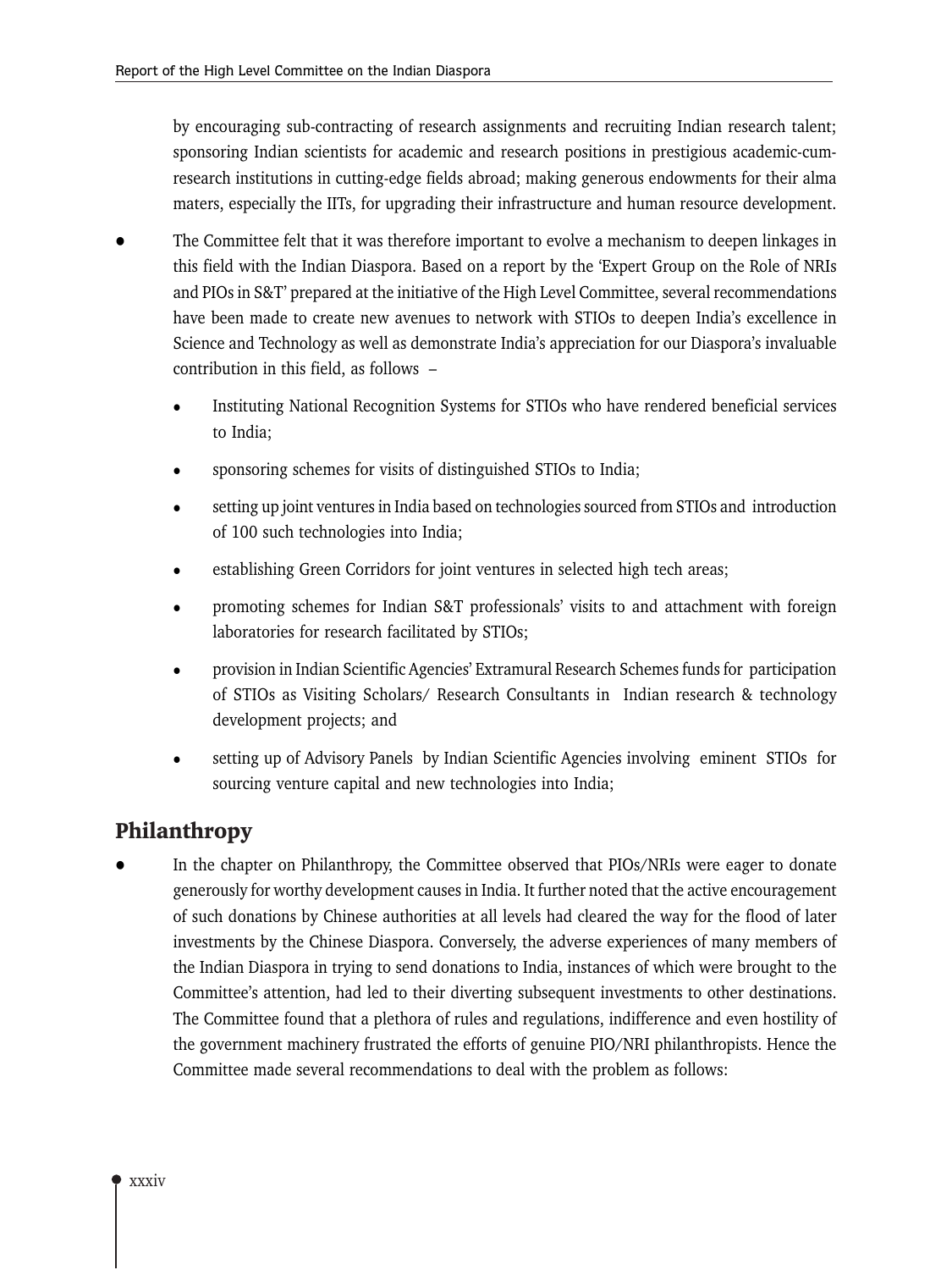- Highest priority to be accorded to the creation of a single point for contact with the Diaspora a) in the office to handle Philanthropy/NGOs under the concerned Member of the proposed central organisation dealing with the Diaspora.
- $b)$ Creation of a foundation to receive charitable and philanthropic donations in the proposed organisation, which should be allowed to generate funds through sponsorships from private individuals and corporations.
- $\mathbf{c}$ ) The early simplification of the Foreign Contribution (Regulation) Act (FCRA), 1976, to enable India to receive more remittances from PIOs for philanthropic activities. Donations from PIOs/NRIs should be placed either under an automatic route or under a Fast Track Mechanism, on the condition that these should be only for secular and developmental purposes and should be for PIO cardholders only.
- $\rm d$ At the State level, empowerment of the offices to be created for dealing with the Diaspora - to resolve harassment cases, to process efficiently PIO/NRI applications for donations and assist/ support the implementation of such projects.
- The central organisation should have the facility to receive complaints regarding corruption.  $e)$ It may have representation from or a direct link with the Central Vigilance Commission.
- $f$ The list of educational and health institutions eligible for automatic registration without enquiry should be expanded and updated in order to provide an additional stimulus to the health and educational services sector in India.
- Exemption of customs duty on all donated materials, especially for national emergencies.  $\mathbf{g}$
- h) Raising of income tax exemptions on donations by overseas Indians from their incomes in India for developmental/ secular/ educational/ medical purposes - to 100%.
- $i)$ The provision that foreign contributions can be received in only one designated bank account and cannot be transferred to other parts of the country, should be liberalised. Registered NGOs should have the facility to transfer their funds for their activities anywhere in the country with only a reporting requirement to the RBI/ Ministry of Home Affairs.
- $j$ ) Programmes to encourage idealistic PIO/NRI students who wish to come to India for voluntary work, should be institutionalized.
- To enable donation of services, such as those of skilled doctors, scientists, teachers, architects,  $\bf k$ lawyers and engineers, a special fast track mechanism for recognition of degrees and qualifications should be instituted through the concerned bodies.

# **Consular and Other Issues**

The High Level Committee noted that the Indian Diaspora all over the world had substantially similar problems about their experiences in India, ranging from the ill-treatment, harassment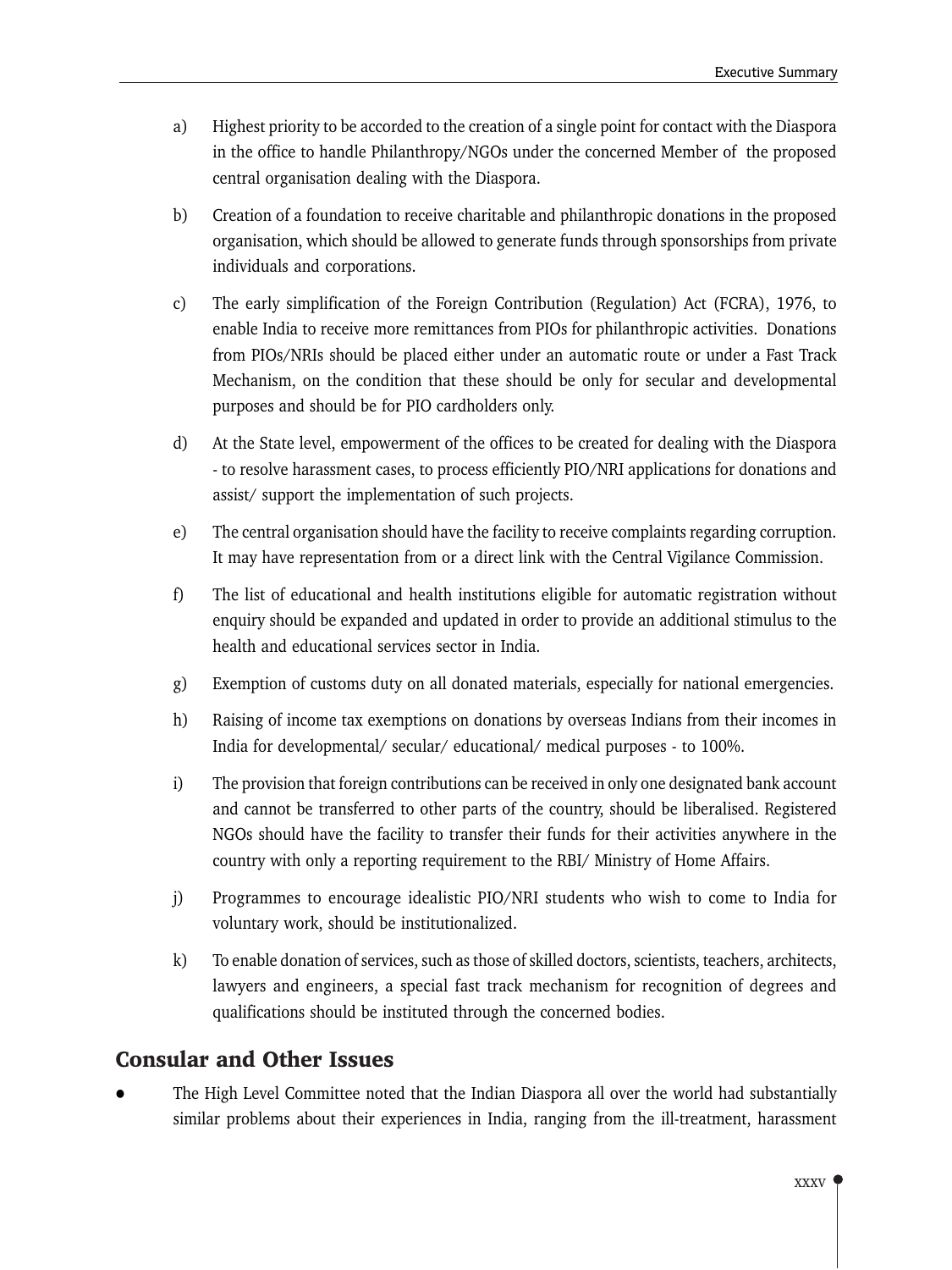and the demands for illegal gratification it encounters at the hands of consular, customs and immigration officials, the poor facilities at airports highlighted by the tragic death of a child in an ill-maintained escalator at the Indira Gandhi International Airport – warranting a determined effort aimed at their complete eradication. During their stay, visitors face a number of problems during their interactions with other government agencies and public sector banks, including fraudulent encashment of fixed deposits in Indian banks using forged Powers of Attorney, demands for illegal gratification in offices issuing driving licences, etc.

The Committee accordingly made several concrete recommendations to the Government for urgent implementation to introduce transparency and efficiency in the handling of PIOs/NRIs. These included - the creation of separate immigration and customs counters for NRIs and PIOs; special in-service orientation courses and training of officials manning the immigration and customs counters at the international airports; installation of closed circuit televisions to maintain surveillance at immigration, customs and security check-points and monitored by an independent agency (this acts as a very effective deterrent and also provides the means for verification of the culpability or otherwise of any accused official), and many other useful recommendations aimed at removing the possibilities of harassment. Several measures to effectively prevent bank fraud, property fraud and marriage fraud were recommended. The Committee also recommended that the requirements of furnishing of Tax Clearance Certificate at the time of departure from India, in case the period of stay in India exceeded 120 days, and for registration with the police authorities if the duration of the visit exceeds 180 days - should be publicised by our Missions, and the period of stay in the former case should be increased to 180 days.

# **Dual Citizenship**

- There has been a persistent demand from the Indian community, especially in North America and some other advanced countries, for the grant of dual citizenship. Under the existing Indian legislation, namely, the Citizenship Act of 1955 and a number of judicial decisions - Indian citizenship is automatically forfeited when an Indian citizen acquires the passport of a foreign country. PIOs however hold that they are often forced to acquire foreign passports for functional reasons and this does not imply renunciation of their loyalty to India. The Indian community strongly feels that the grant of dual citizenship will create considerable goodwill among PIOs and facilitate investments, trade, tourism, and voluntary work and philanthropic contributions in India.
- After having exhaustively studied the various representations and judicial and legal opinion, and having examined in great depth the security considerations involved, the Committee concluded that the grant of dual citizenship to certain members of the Indian Diaspora with appropriate safeguards would facilitate the contribution of the Diaspora to India's social, economic and technological transformation and national development.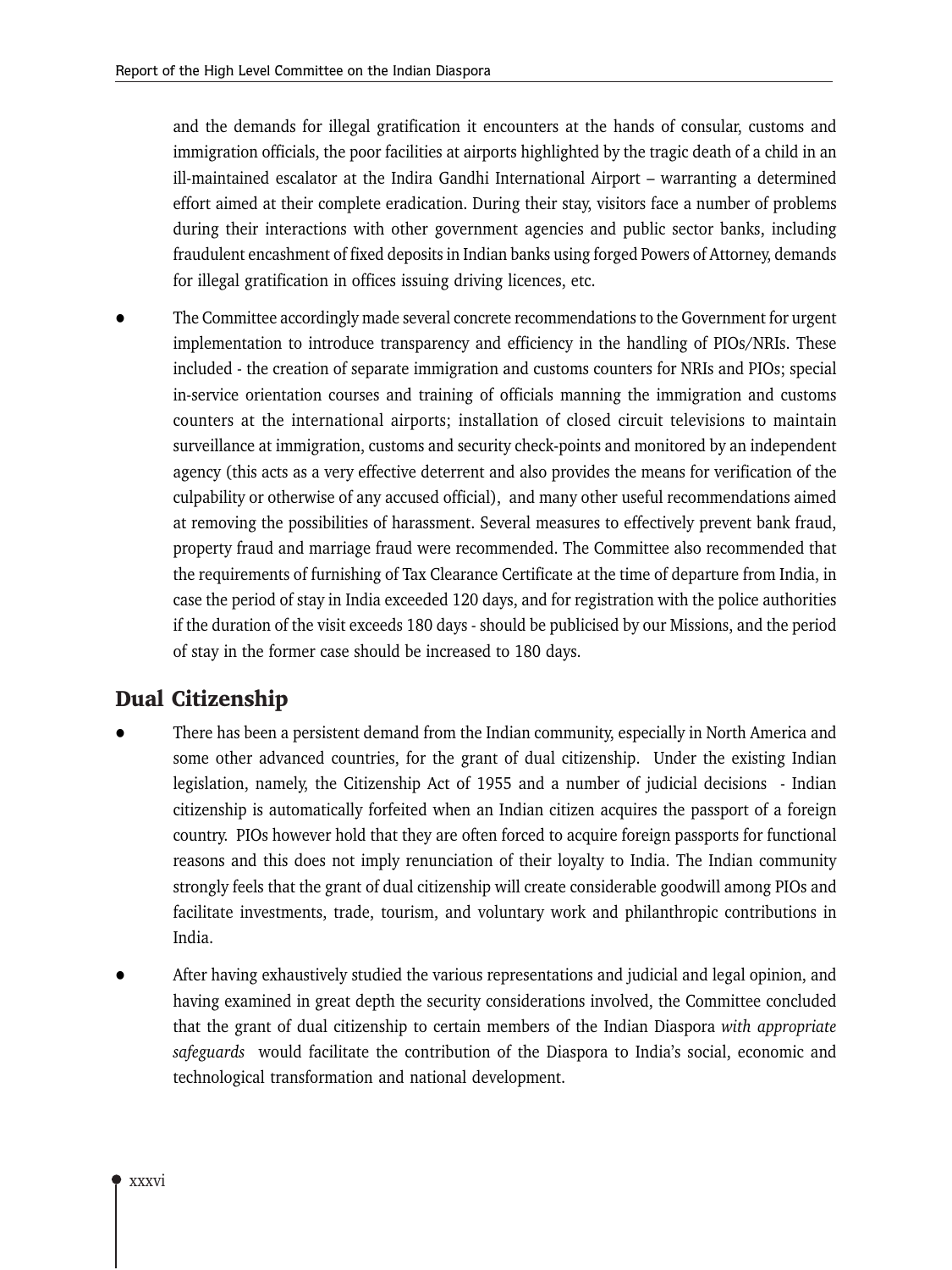The Committee recommended that dual citizenship should be permitted for members of the Indian Diaspora who satisfy the conditions and criteria laid down in the legislation to be enacted to amend the relevant sections of the Citizenship Act, 1955. The Committee made detailed recommendations in this regard, being deeply conscious of the heightened security concerns following the series of terrorist attacks, especially the attack on India's Parliament on December 13, 2001. The Committee therefore did not recommend automatic conferment of dual citizenship, which would have to be acquired by following the procedure laid down in the Parliamentary legislation and the rules framed under it. The Committee was also of the view that electoral rights and the right to contest elections to elective bodies in India, particularly if those rights have to be exercised outside India – need not be extended to those who acquire dual citizenship, who may also not be inducted into civil services or the defence or paramilitary forces except by a special order of the Central Government. Additional safeguards were recommended by the Committee. Wherever necessary, suitable amendments could also be made in other legislation wherever greater disclosure was considered necessary to safeguard India's security concerns. The Committee however recommended that transparency in the rules and their enforcement had to be ensured.

# Pravasi Bharatiya Bhavan

The Committee recommended establishing a "Pravasi Bharatiya Bhavan" to provide a venue for commemorating the history and achievements of the Indian Diaspora and to act as a focal point for various activities promoting stronger links between India and the Diaspora. The Bhavan would have a permanent exhibition and a well-stocked library on the Diaspora. The future organisation that may be created by the Government of India to deal with matters relating to the Indian Diaspora could ideally be located in the Bhavan, which could be built at a prestigious site in Delhi. The Committee felt that a proposal of this kind would attract willing financial and other contributions from the Diaspora.

# **Organisational Structure**

- The Committee found that our Diaspora wishes to engage its country of origin, India, in a number of diverse areas and activities that range from trade, investment, education, health, science and technology to culture and philanthropy. However these attempts have often resulted in frustration, generating the single most important and widespread request from the Diaspora, i.e. – for a mechanism for liaison and effective intervention with official authorities such as the police, Central and State Governments, local district administrations, PWDs, SEBs, investment promotion bureaus, education and welfare departments, schools, banks, and other specialised bodies dealing with matters concerning the Diaspora.
- While recognizing the enormous reservoir of skills, talent, technology, idealism and funds available with the Indian Diaspora, and the need for major structural and administrative reforms to optimally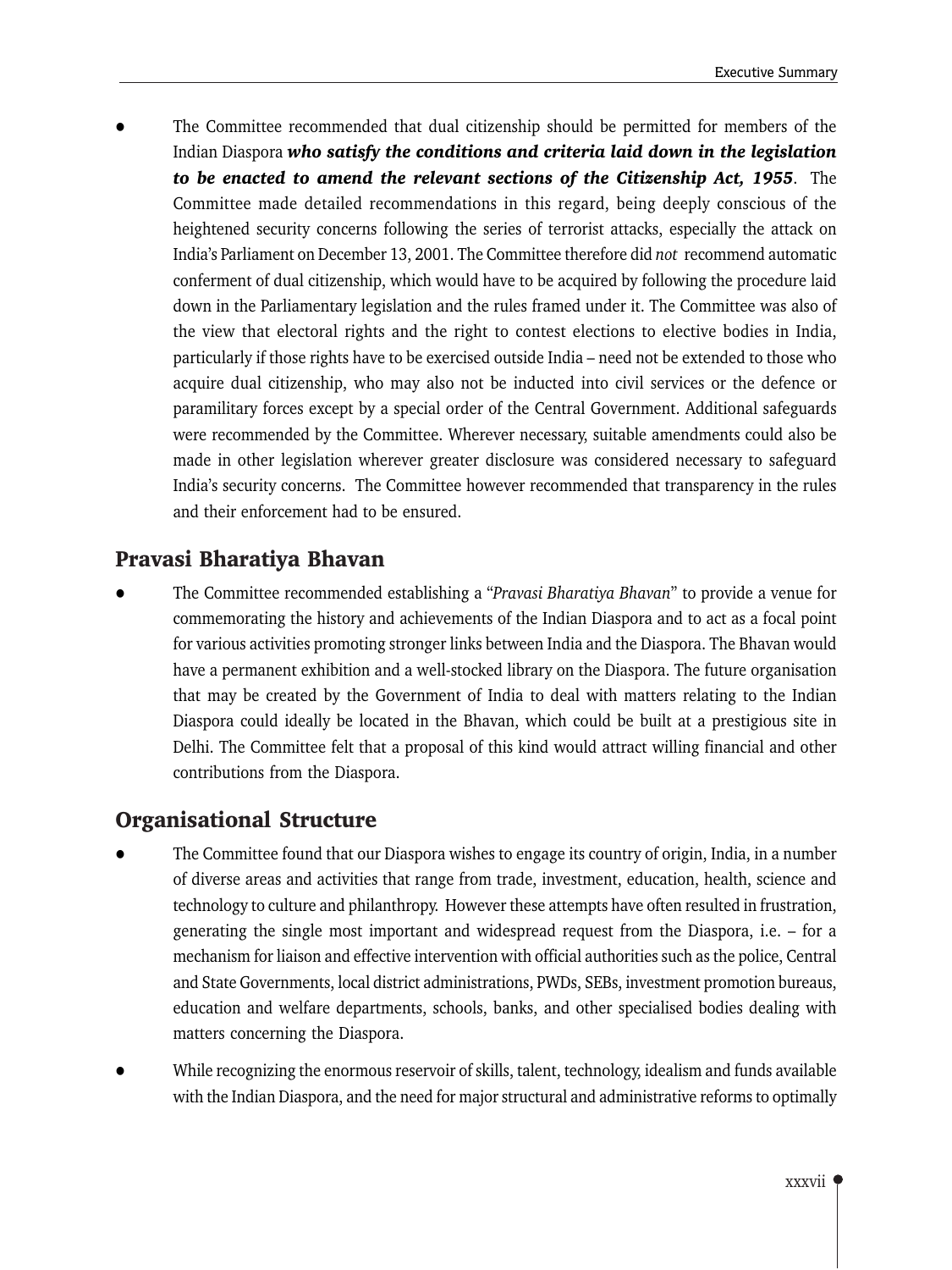leverage these invaluable assets, the Committee strongly felt that the most important means to this end is to institute a single-window contact mechanism for the NRI/PIOs in the form of an autonomous, dedicated, empowered central office to address their needs, and at the same time ensure their engagement with India.

- The Committee studied in detail various models including those of the ICCR and other Commissions, as well as the governmental organisations created by some other countries with sizeable Diasporas, such as Poland, Japan, Philippines, Lebanon, Italy, Greece, China, Israel and Irelend. In doing so, the Committee noted that all the countries with successful Diasporas have well-funded, well-staffed organisations. The Committee also reviewed past attempts at creating offices in the Government of India for handling NRI/PIO affairs. Based on this review, the Committee felt that a fresh attempt had to be made to create an empowered, flexible and dedicated setup capable of handling the multiple issues generated by the Diaspora's interactions with India. The Committee felt that the obvious choice for a model is the Planning Commission of India. The Committee therefore recommended:
	- $1)$ The setting up of an **autonomous and empowered** body structured along the lines of the Planning Commission, headed by the Prime Minister as Chairperson ex-officio. There would be a full-time Deputy Chairperson with the rank of a Cabinet Minister. The organisation would have 5 full time members including the Deputy Chairperson, dealing with science and technology, socio-cultural matters, education, media, trade, investment and all economic issues, health care, philanthropy and NGOs, including a Member-Secretary in charge of coordination and of the mechanism for redressal/dispute resolution. The members of the Diaspora would be eligible to become a member of the organisation provided he/she resided in India for a substantial part of each year of his/her tenure. There would also be a Governing Body and an Advisory Council and the members of the Diaspora would also be eligible to become members of those bodies.
	- $(2)$ The setting up of a small Sub-Committee composed of up to 11 MPs under the Standing Committee of External Affairs - to enable interaction of the proposed organisation with the Parliament.
	- 3) The proposed organisation should be allowed to form a foundation to receive charitable and philanthropic donations. It should be also allowed to generate funds through sponsorships from private individuals and corporations.
	- 4) The organisation should also possess a redressal/dispute resolution mechanism under the charge of the Member-Secretary. The Member-Secretary could also discharge the functions of a central nodal point in addressing the specific problems related to overseas blue-collar workers and liaising with the concerned Government departments at the Central and State level, our Missions abroad and the workers themselves.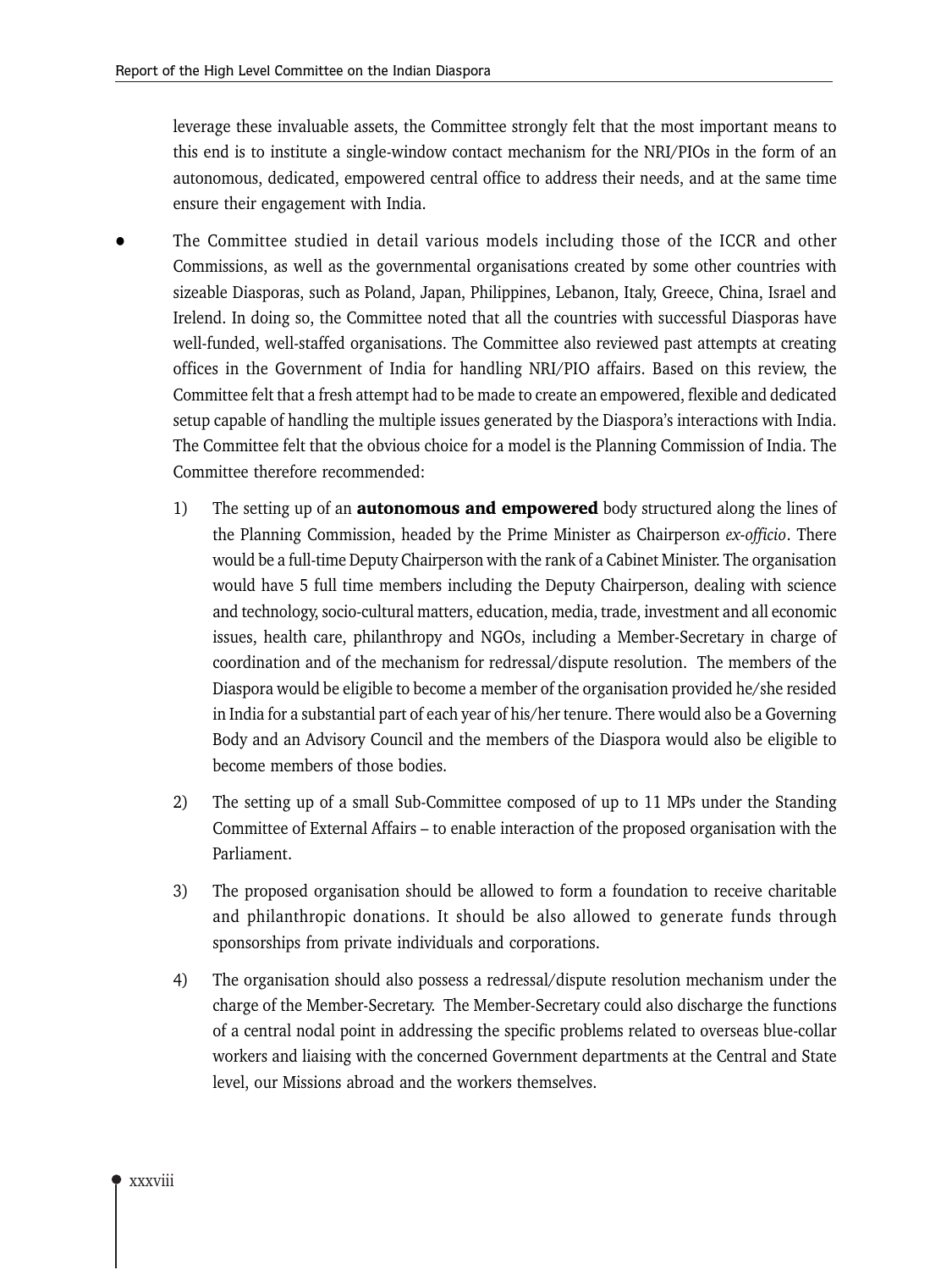- The Committee also made recommendations on the organisations needed to be created at the State level, as well as the support structures required abroad to interact effectively with the central organisation.
- At the same time, the Committee noted that local problems are best dealt with in that country using tried and tested routes. Appointment of an Ambassador in any one country harbouring the Diaspora confines India's links to that country alone and also tends to undermine the effectiveness and authority of the Indian Ambassador or High Commissioner in that country. The Committee recommended the appointment of a Minister level Officer in Indian Missions in countries with a sizable Diaspora. The Committee recommended that advisory councils could be constituted comprising of eminent NRIs/PIOs in the respective countries to advise the Mission on Diasporarelated matters.
- The Committee also examined in depth the present mechanisms extant in the various States. While appreciating the efforts of many State Governments to address the issues, it, however, observed that a lot remained to be done. The Committee felt that State governments needed to work in close cooperation with the Central organisation and accordingly recommended to them to set up dedicated organisations to liaise with the central setup and to effectively handle local problems encountered by NRIs/PIOs.

# **Conclusions and Recommendations**

- The summaries of the sectoral chapters have included a synopsis of the Committee's recommendations. It is clear that deep administrative and structural reforms including those relating to implementation need to be made, cutting across different sectors and the concerned government agencies respectively. The areas in which structural reforms are urgently required bear repetition here. These are  $-$  in economic policies and procedures, including implementing second-generation economic reforms, in the policies relating to NRI/PIO charitable donations, in the mechanisms in place at international entry points, particularly in the immigration and customs departments, in the support structures at Central and State government levels for the lower income groups emigrating in search of blue collar employment to the Gulf and other destinations, and a general toning up of administration. In the Chapter on the Gulf, this Committee has attempted to highlight the hopes and expectations of our workers there from the Government to alleviate their condition. Policy initiatives include granting of dual citizenship with appropriate safeguards to certain members of the Indian Diaspora. Detailed suggestions have been made both in the main sections as well as in the final Conclusions and Recommendations.
- In other areas such as increasing interaction with the Diaspora at the political levels, and also in culture, education, media, science and technology, health – fresh initiatives backed up by adequate funding mechanisms are required at many levels. The recommendations made in these areas in the main body of the Report have been listed in the relevant sections of the Executive Summary.